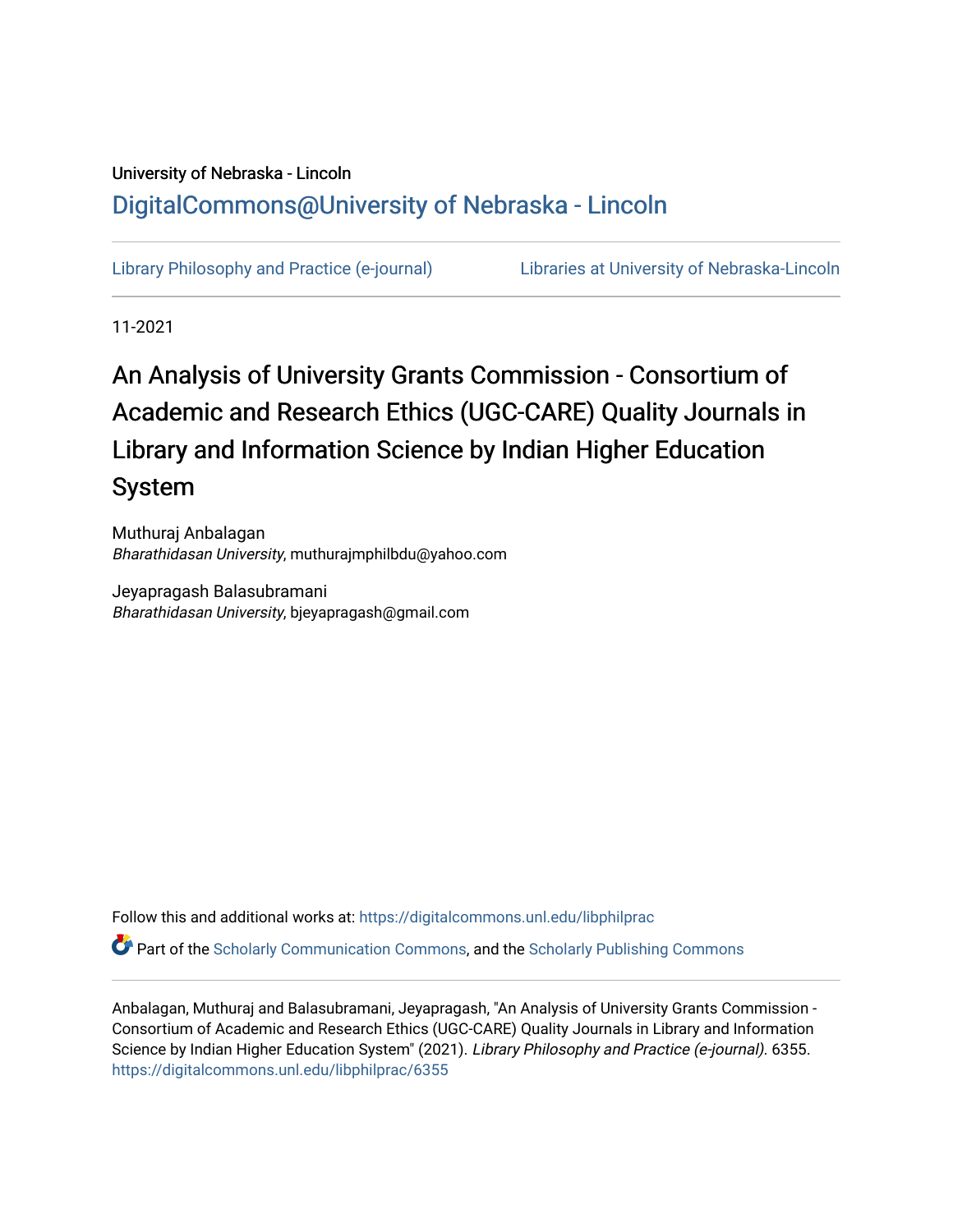## **An Analysis of University Grants Commission - Consortium of Academic and Research Ethics (UGC-CARE) Quality Journals in Library and Information Science by Indian Higher Education System**

**Dr.B.Jeyapragash,** Associate Professor, Department of Library and Information Science, Bharathidasan University, Tiruchirappalli. Email : [bjeyapragash@gmail.com](mailto:bjeyapragash@gmail.com)

**A.Muthuraj,** Ph.D Research Scholar, Department of Library and Information Science, Bharathidasan University, Tiruchirappalli. Email: [muthurajmphilbdu@yahoo.com](mailto:muthurajmphilbdu@yahoo.com)

#### *Abstract*

*Purpose: This paper examines the Library and Information Science (LIS) Journals in University Grants Commission – Consortium for Academic and Research Ethics (UGC-CARE) of Indian Quality journals for Academic and Research.*

*Methodology: The data were extracted from UGC-CARE List [\(https://ugccare.unipune.ac.in/Apps1/Home/Index\)](https://ugccare.unipune.ac.in/Apps1/Home/Index). The study also analyzed source wise LIS journals, Scopus indexed LIS journals with Cite Score, Web of Science indexed LIS journals with Impact factor and UGC-CARE recommended LIS Journals.* 

*Results: The study analyzed 292 Library and Information Science Journals of UGC-CARE Quality Journals by Indian Higher Education System and these journals are indexed in various online databases such as Web of Science, Scopus and UGC-CARE Recommended Journals. Further it also analyzed and found the Impact Factor and Cite Score for these journals. Based on the study the 'International Journal of Information Management' indexed in Web of Science and Scopus database has highest Impact Factor (5.063) and Cite Score (14.1). It is recommended that more number of Library and Information Science journals to be included in Scopus and Web of Science for wider publishing platform.* 

*Originality: This research paper is original and it is based on the Global Databases report and has not been published elsewhere. This would be benefit the LIS Students, LIS Research*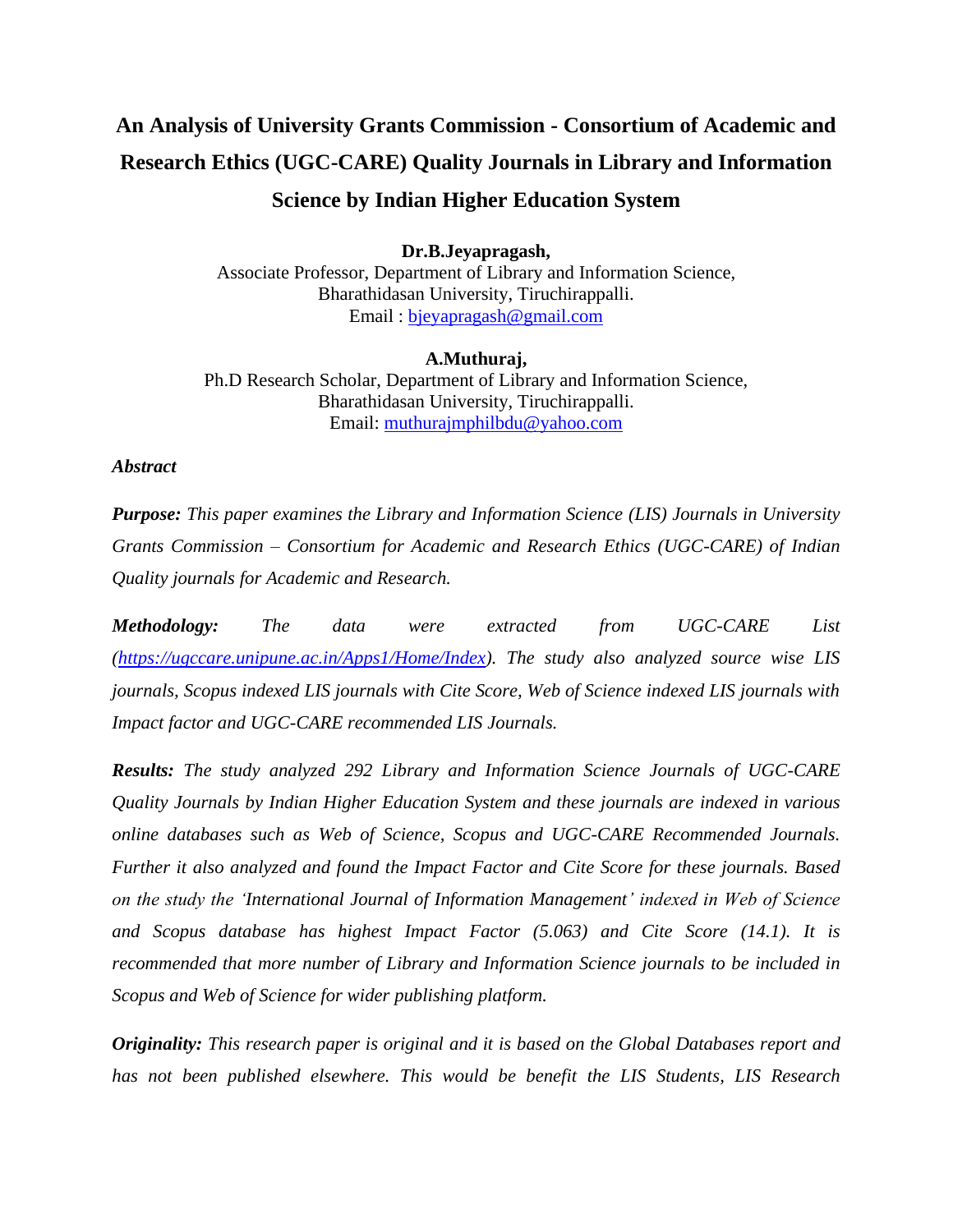*Scholars, LIS Faculty members and LIS professionals to identify the LIS indexed journals with their impact for the academic and research activities.*

*Keywords: UGC-CARE List, Library and Information Science (LIS) Journals, Impact Factor and Cite Score.*

#### **1. Introduction**

University Grants Commission (UGC) is established in November 1956 as a statutory body of the Government of India to maintain the standards of higher education in India. In order to achieve the same and also to improve the quality of publications by faculty members and research scholars UGC has approved 54914 journals in all disciplines. The Quality Mandate of the University Grants Commission (UGC) emphasizes importance of promoting high quality research and creation of new knowledge by faculty members. UGC set up of a Consortium for Academic and Research Ethics (CARE). The main task of CARE is to improve the quality of research in Indian universities and to promote academic integrity and publication ethics. The UGC-CARE list came in the force by June 14, 2019 by the UGC.

#### **2. Review of Literature**

**Gupta, D. K., & Kumar, V. (2018)<sup>1</sup>** studied UGC list of approved journals, 11 out of 40 Indian LIS journals were found having e-ISSNs. While searching the ISSN database for e-ISSNs of the remaining journals, 7 more were found having e-ISSNs. However, four of these seven journals could not be considered for the present study as they had wrong country of origin, the journal is not an exclusive LIS journal, etc. Finally, fourteen LIS online Indian journals with e-ISSNs have been studied. The study finds that a detailed check list needs to be developed to assess the journals and concludes that there is a need for improving the quality of journals and making them comparable with the global standards. **Garg, K. C., Kumar, S., & Singh, R. K. (2018)<sup>2</sup>** focused on primary documentary sources indexed by Library, Information Science and Technology Abstracts (LISTA) and Library and Information Science Abstracts (LISA). The study indicated that LISTA indexed 519 and LISA indexed 327 primary documentary sources. These sources mainly are scholarly or academic journals, magazines and trade journals. As proportion of total documentary sources, the share of scholarly journals indexed by LISA was more than LISTA. LISTA indexed scholarly journals from 37 countries and LISA indexed from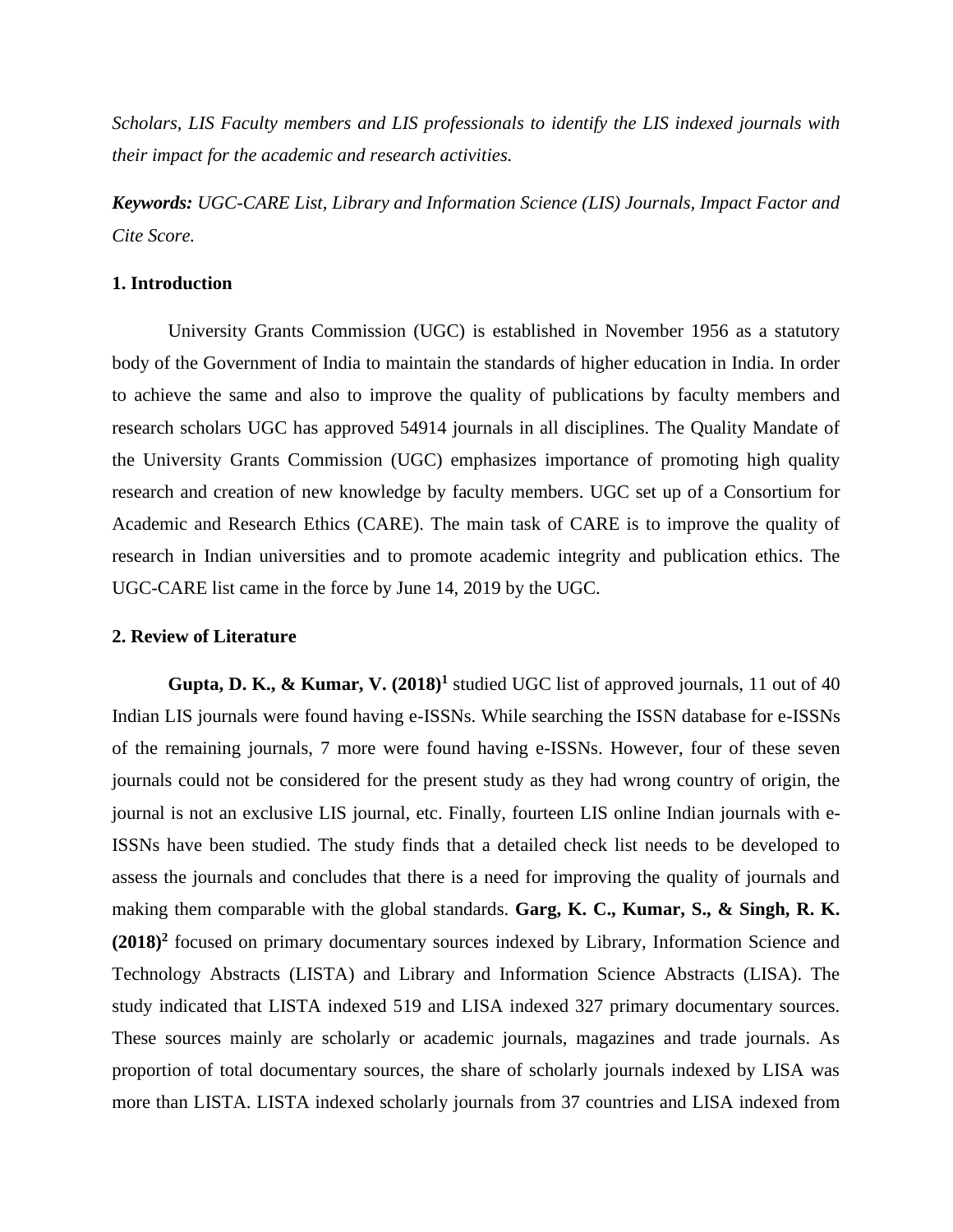38 countries. The total 646 scholarly titles indexed by LISTA and LISA, out of which 131 titles were common to both databases. Maximum titles indexed by both the databases were published from USA and UK and most of these journals were published by commercial publishers. Taylor and Francis Ltd contributed highest number of journals to both the databases. **Jeyapragash, B., Muthuraj, A., & Rajkumar, T. (2017)<sup>3</sup>**analyzed 384 Library and Information Science Journals which is indexed in various online databases. Further it also analyzed and found the Impact Factor, Cite Score and Journal Current Index. Based on the study the journal of 'Information Communication & Society' indexed in Web of Science database has highest Impact Factor (2.109) then other journals indexed in Scopus and Indian Citation Index. It is recommended that more number of LIS journals to be included in Scopus and Indian Citation Index (ICI) for wide publishing Avenue. University Grants Commission has approved journals in all the disciplines to maintain and improve the quality of publications. **Gupta, D. K., Kumar, V., & Kabra, N. (2017)<sup>4</sup>**analyzed UGC approved list of 38652 journals for counting of API in the category of Research Publication - Journals for selection/promotion of teachers and other academic staff in the universities and colleges. Study found that the list of LIS journals and also identified some issues with respect to the LIS journals. **Sahoo, J., Birtia, T. & Mohanty, B. (2017)<sup>5</sup>** explored quantitatively the inclusion of Library & Information Science Journal from several perspectives in DOAJ. It is found that there are 158 LIS journals indexed in DOAJ published from 43 countries in 21 different languages. While English is the dominant language of publication 3 journals are published simultaneously in five languages. India occupies the fifth rank sharing a common position with its counterparts like Poland and United Kingdom with six Indian LIS journals indexed in DOAJ. The sustainability of LIS journals in open access domain is clearly reflected from the study. **Sen, B. K (2014)<sup>6</sup>** study focused on 130 Indian journals in library and information science. It is found that seven journals as India's leading journals, that include Annals of Library and Information Studies, SRELS Journal of Information Management, DESIDOC Journal of Library & Information Technology, Information Studies, COLLNET Journal of Scientometrics and Information Management, IASLIC Bulletin and Library Herald. **Rufai, R., Gul, S., & Shah, T. A. (2011)<sup>7</sup>** Internet has triggered the growth of scholarly publications and every discipline is witnessing an unremitting growth in the scholarly market. Open access, the product of Internet has also captured the global disciplines. Library and Information Science, is also witnessing a dramatic growth in the open access field. The study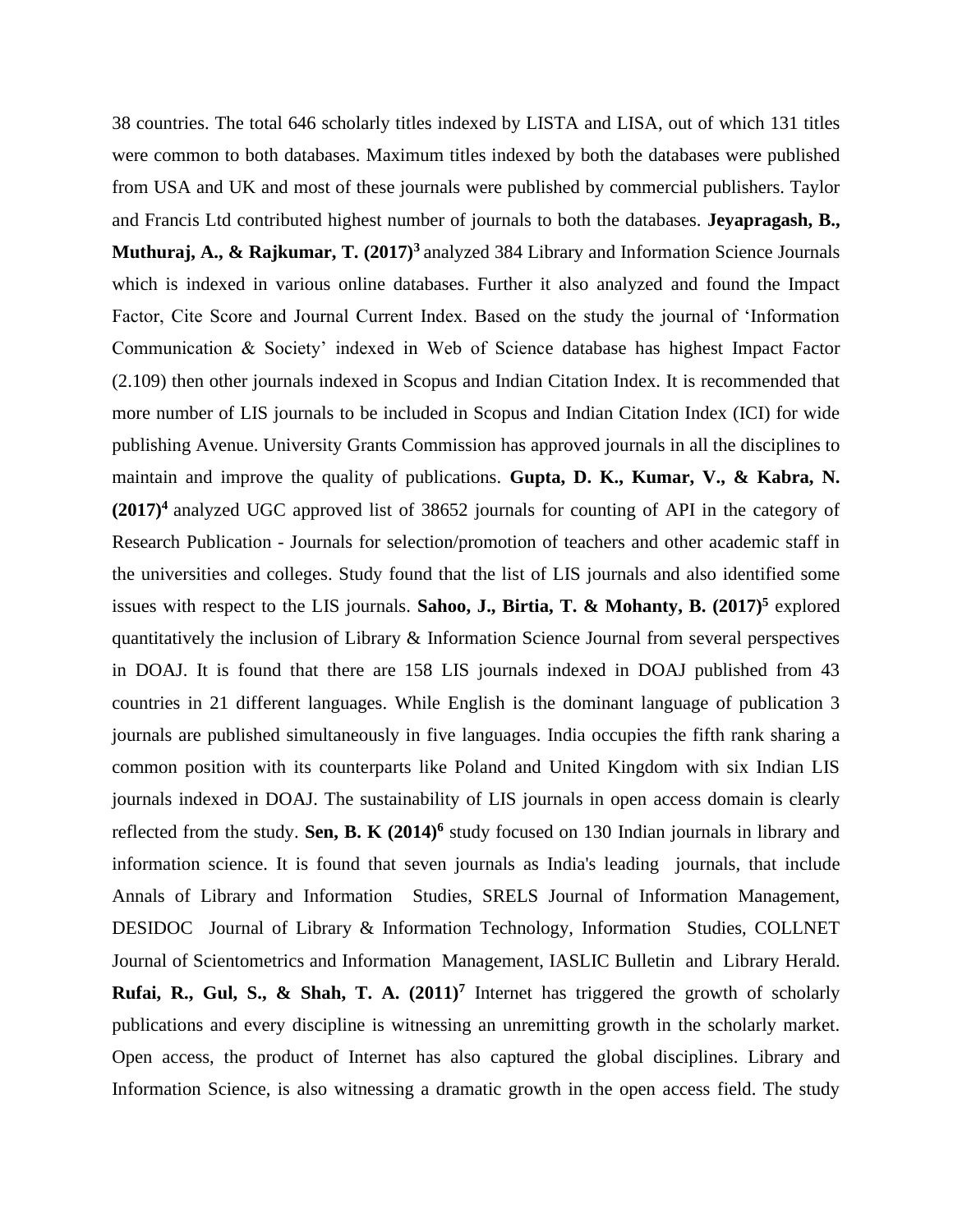explored the status of open access titles in the field of Library and Information Science (LIS). Various characteristics highlighting open access titles in the field of LIS are featured in the study. A systematic method for characterizing the open access titles in the field of Library and Information Science was carried out by extracting the data from Directory of Open Access Journals (DOAJ), Open J- Gate, and Ulrichsweb.com. The results clearly revealed an expounding growth of open access titles in the field of Library and Information Science. Commercial publishers have also joined hands as open access market players. Indexing policies of OA titles in LIS need to be restructured and low income nations have to evolve in the field of OA bazaar.

#### **3. Research Methodology**

The Journals data were taken from University Grants Commission – Consortium of Academic and Research Ethics (UGC-CARE) (https://ugccare.unipune.ac.in/site/website/index.aspx)<sup>8</sup>. The word "Library and Information Science", "Library Science" and "Library" has been used to retrieve the data as on 8<sup>th</sup> September 2020. A total of 292 journals on Library and Information Science have been approved and recommended by the UGC-CARE. The Journals are indexed in various databases such as Web of Science, Scopus and UGC-CARE recommended journals. The Impact Factor and Cite Score were calculated based on the JCR list 2019 (https://clarivate.com/blog/science-research $connect/announcing-the-2019-journal-citation-reports/$ <sup>9</sup>, and Scopus Journal Metrics 2019 (https://www.scopus.com/sources.uri?zone=TopNavBar&origin=searchbasic)<sup>10</sup>.

#### **4. Objectives of the Study**

- 1. To identify the UGC-CARE quality Journals on Library and Information Science those are indexed in various online databases.
- 2. To find out the impact factor of the journals.
- 3. To identify the cite score of the journals.
- 4. To find out the list of UGC-CARE recommended journals in LIS.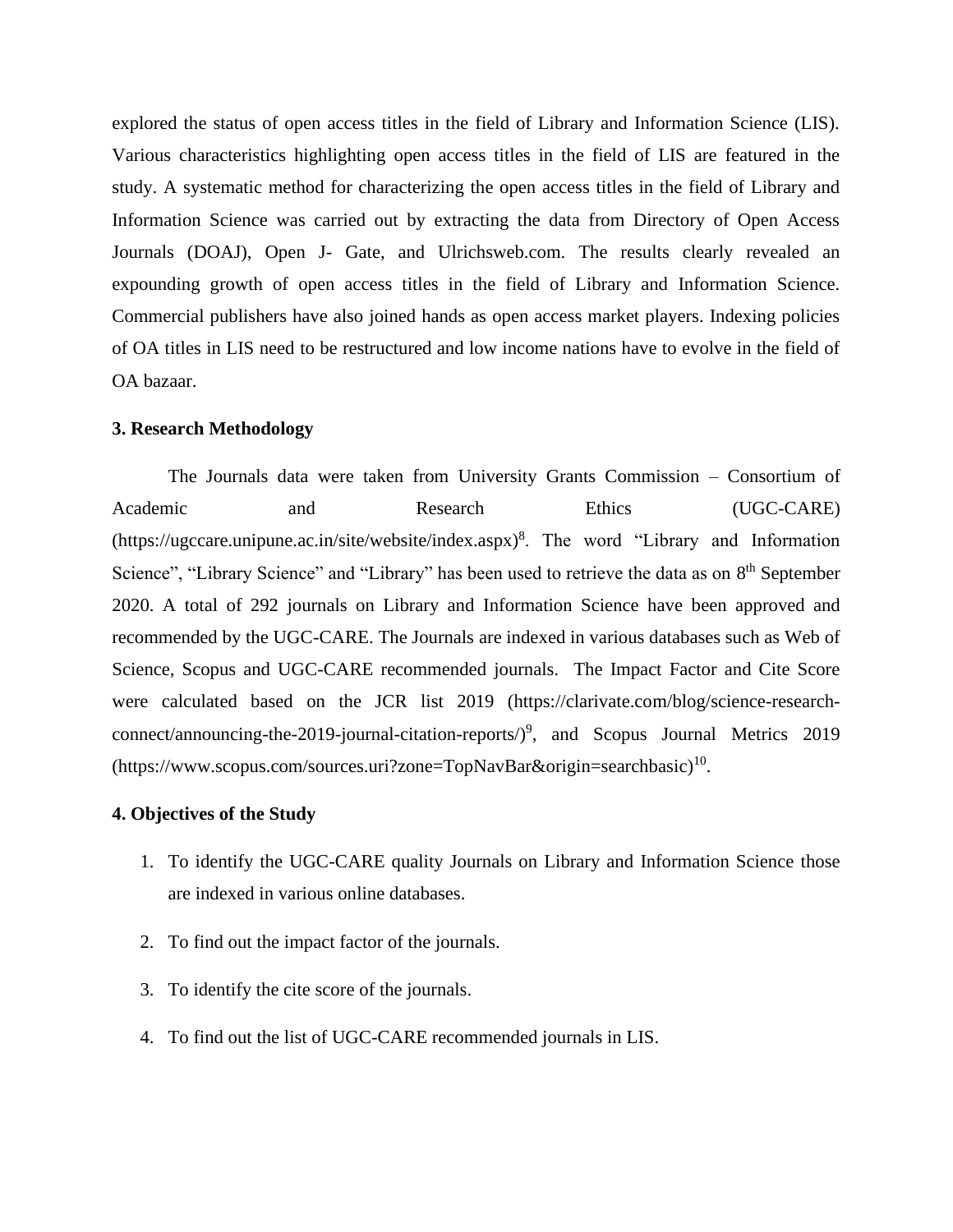#### **5. Data analysis and Interpretation**

#### **5.1 Source wise Library and Information Science Journals**

Table 1 shows that list of Library and Information Science journals approved by UGC Care Journals and indexed in various sources such as Web of Science, Scopus and Care recommended journals.

#### Table.1

| S. No          | <b>Name of the Source</b>                      | No. of<br><b>Journals</b> | $\frac{0}{0}$ | Rank |
|----------------|------------------------------------------------|---------------------------|---------------|------|
|                | Scopus                                         | 187                       | 64.05         |      |
| $\overline{2}$ | Web of Science                                 | 86                        | 29.45         |      |
| 3              | <b>CARE Recommended</b><br><b>LIS</b> Journals | 19                        | 6.5           |      |
|                | <b>Total</b>                                   | 292                       | 100           |      |

#### **Source wise Library and Information Science Journals**

Table 1 shows that source wise Library and Information Science journals. It is found that the 'Scopus' Database has indexed highest number of 187 (64.05%) Library and Information Science journals which is approved by UGC-CARE and placed in first rank and it is followed by 'Web of Science' has 86 (29.45%) journals and placed in second rank. It is further found that the 'CARE Recommended LIS Journals' has 19 (6.5%) LIS journals and placed in third position.

#### **5. 2 Scopus indexed Library and Information Science Journals with Cite Score**

Table 2 shows the Library and Information Science journals indexed in Scopus with Cite Score, SCImago Journal Rank (SJR) and Source Normalized Impact per Paper (SNIP) and also journals ranked based on Cite Score.

#### Table.2

Scopus indexed Library and Information Science Journals with Cite Score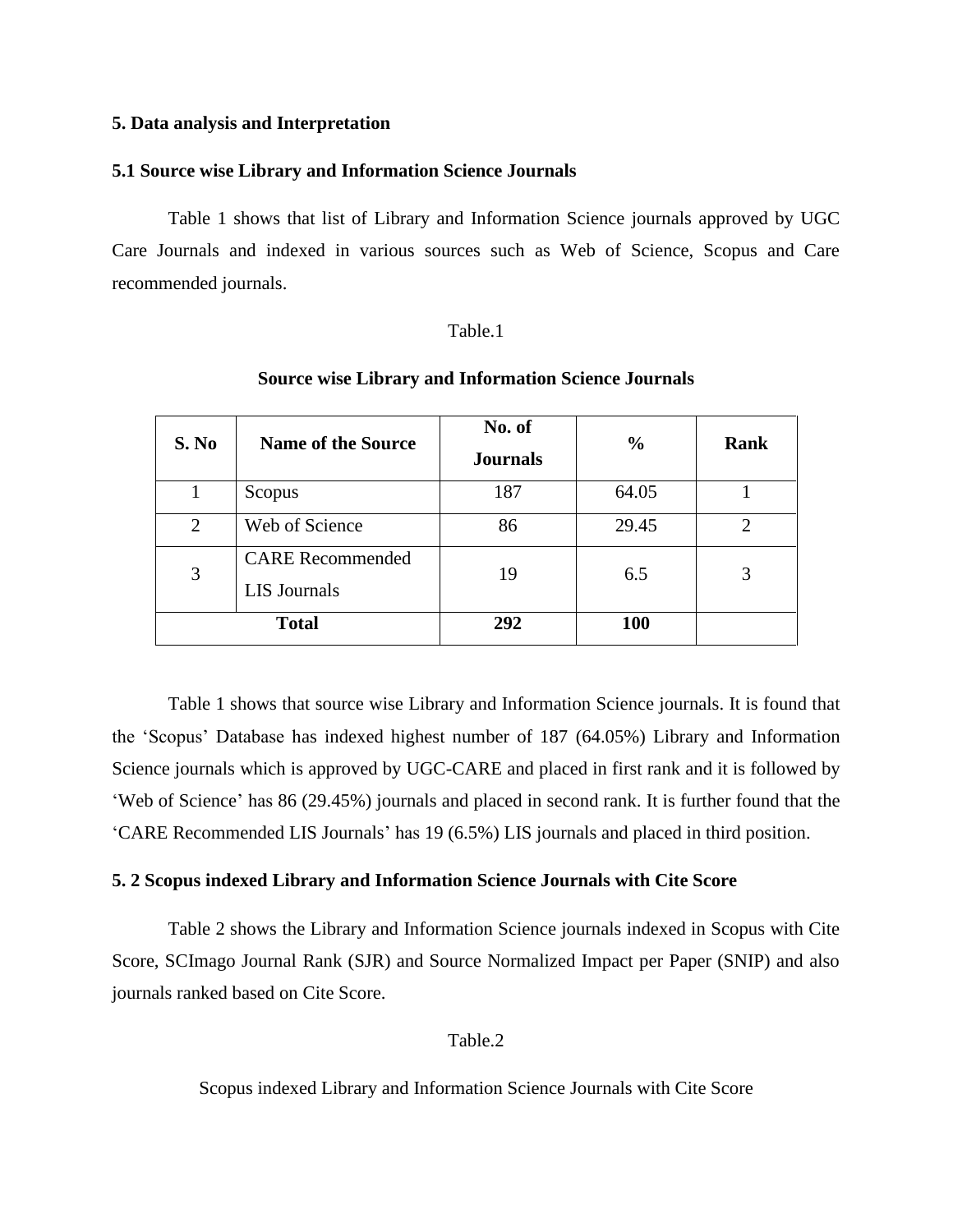| S. No          | <b>Title</b>                            | <b>Cite</b><br><b>Score</b> | <b>SNIP</b> | <b>SJR</b> | <b>Rank</b> |
|----------------|-----------------------------------------|-----------------------------|-------------|------------|-------------|
|                |                                         |                             |             |            |             |
| $\mathbf{1}$   | Accountability in Research              | 2.4                         | 0.868       | 0.607      | 46          |
| $\overline{2}$ | Advances in Librarianship               | 0.4                         | 0.408       | 0.142      | 149         |
| $\overline{3}$ | Advances in Library Administration and  | 0.5                         | 0.436       | 0.149      | 145         |
|                | Organization                            |                             |             |            |             |
| $\overline{4}$ | African Journal of Library Archives and | $\mathbf{1}$                | 0.993       | 0.333      | 100         |
|                | <b>Information Science</b>              |                             |             |            |             |
| 5              | AIB Studi                               | 0.7                         | 0.028       | 0.159      | 120         |
| 6              | American Archivist                      | $\mathbf{1}$                | 0.849       | 0.232      | 100         |
| $\overline{7}$ | Anales de Documentacion                 | 0.4                         | 0.39        | 0.134      | 149         |
| 8              | Annals of Library and Information       | 0.9                         | 1.601       | 0.178      | 108         |
|                | <b>Studies</b>                          |                             |             |            |             |
| 9              | <b>Archival Science</b>                 | 2.7                         | 1.769       | 0.472      | 37          |
| 10             | Archivaria                              | 1.4                         | 1.174       | 0.279      | 73          |
| 11             | <b>Archives and Manuscripts</b>         | 0.6                         | 0.399       | 0.199      | 134         |
| 12             | Aslib Journal of Information            | 3.2                         | 1.105       | 0.753      | 31          |
|                | Management                              |                             |             |            |             |
| 13             | <b>Behavioral and Social Sciences</b>   | 1.2                         | 0.882       | 0.35       | 86          |
|                | Librarian                               |                             |             |            |             |
| 14             | <b>Biblios</b>                          | 0.3                         | 0.417       | 0.117      | 156         |
| 15             | Bulletin of the John Rylands Library    | 0.2                         | 0.455       | 0.101      | 168         |
| 16             | Canadian Journal of Information and     | 0.9                         | 0.468       | 0.239      | 108         |
|                | <b>Library Science</b>                  |                             |             |            |             |
| 17             | Canadian Journal of Program Evaluation  | 0.8                         | 0.513       | 0.44       | 115         |
| 18             | Cataloging and Classification Quarterly | 1.2                         | 1.249       | 0.223      | 86          |
| 19             | Ciencia da Informacao                   | 0.1                         | 0.163       | 0.138      | 178         |
| 20             | <b>Collection and Curation</b>          | $\mathbf{1}$                | 0.81        | 0.317      | 100         |
| 21             | <b>Collection Management</b>            | $\mathbf{1}$                | 0.96        | 0.775      | 100         |
| 22             | College and Research Libraries News     | 0.8                         | 0.665       | 0.426      | 115         |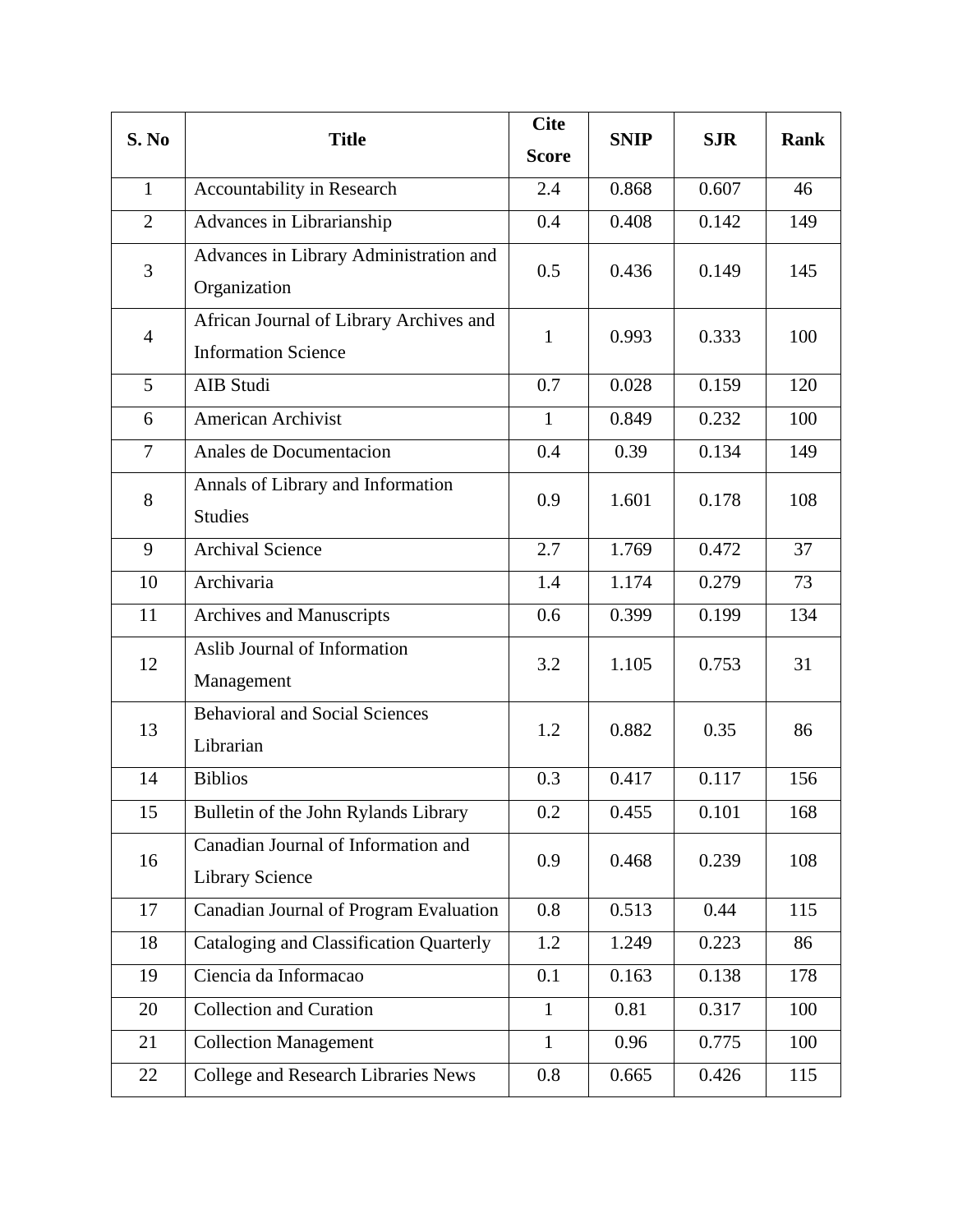| 23 | College and Undergraduate Libraries                             | 1.4            | 0.872          | 0.696 | 73             |
|----|-----------------------------------------------------------------|----------------|----------------|-------|----------------|
| 24 | Communications in Information<br>Literacy                       | 2.6            | 1.691          | 1.448 | 38             |
| 25 | <b>Computers in Libraries</b>                                   | 0.4            | 0.675          | 0.168 | 149            |
| 26 | Computers in the Schools                                        | 1.9            | 0.899          | 0.382 | 56             |
| 27 | Data Technologies and Applications                              | 2.3            | 1.274          | 0.382 | 48             |
| 28 | DESIDOC Journal of Library and<br><b>Information Technology</b> | $\mathbf{1}$   | 1.968          | 0.281 | 100            |
| 29 | Development and Learning in<br>Organizations                    | 0.5            | 0.209          | 0.163 | 145            |
| 30 | <b>Digital Humanities Quarterly</b>                             | 0.2            | 0.562          | 0.112 | 168            |
| 31 | <b>Digital Library Perspectives</b>                             | 1.1            | 0.756          | 0.344 | 93             |
| 32 | Document Numerique                                              | 0.3            | 0.053          | 0.103 | 156            |
| 33 | East Asian Publishing and Society                               | 0.2            | 1.174          | 0.101 | 168            |
| 34 | EContent                                                        | $\overline{0}$ |                | 0.1   | 187            |
| 35 | <b>Education and Information Technologies</b>                   | 3.6            | 1.527          | 0.782 | 27             |
| 36 | <b>Education for Information</b>                                | 1.2            | 0.679          | 0.298 | 86             |
| 37 | Electronic Library                                              | 1.9            | 1.184          | 0.457 | 56             |
| 38 | Ethics and Information Technology                               | 4.1            | 1.895          | 0.783 | 24             |
| 39 | European Journal of Information<br><b>Systems</b>               | 8.3            | 2.575          | 2.26  | 7              |
| 40 | Evidence Based Library and Information<br>Practice              | 0.7            | 0.327          | 0.364 | 120            |
| 41 | <b>Fontes Artis Musicae</b>                                     | 0.2            | 0.255          | 0.11  | 168            |
| 42 | <b>Gazette des Archives</b>                                     | 0.1            | $\overline{0}$ | 0.1   | 178            |
| 43 | Global Knowledge, Memory and<br>Communication                   | 2.4            | 1.305          | 0.491 | 46             |
| 44 | Government Information Quarterly                                | 10.3           | 3.075          | 1.915 | $\overline{2}$ |
| 45 | Grey Journal                                                    | 0.3            | 0.247          | 0.19  | 156            |
| 46 | <b>Health Information and Libraries</b>                         | 2.6            | 0.906          | 0.521 | 38             |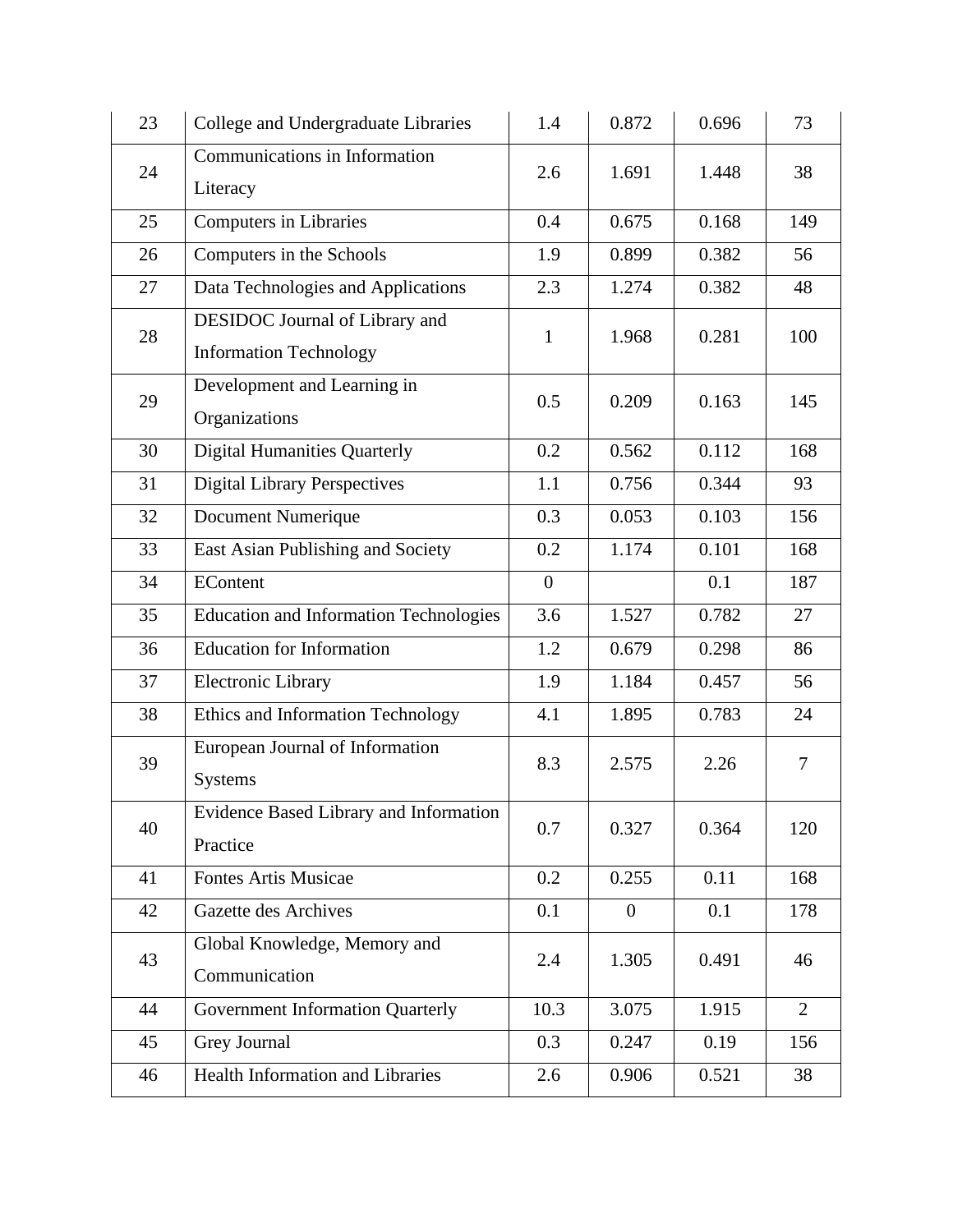|    | Journal                                                |     |       |       |     |
|----|--------------------------------------------------------|-----|-------|-------|-----|
| 47 | Ibersid                                                | 0.3 | 0.246 | 0.146 | 156 |
| 48 | IC Revista Cientifica de Informacion y<br>Comunicacion | 0.2 | 0.166 | 0.116 | 168 |
| 49 | <b>IEEE</b> Transactions on Information<br>Theory      | 6.5 | 2.138 | 1.879 | 14  |
| 50 | <b>IFLA Journal</b>                                    | 2.2 | 1.289 | 0.649 | 52  |
| 51 | Informacion, Cultura y Sociedad                        | 0.2 | 0.589 | 0.129 | 168 |
| 52 | Information and Learning Science                       | 1.7 | 0.772 | 0.479 | 62  |
| 53 | Information and Organization                           | 6   | 1.854 | 1.832 | 16  |
| 54 | <b>Information Communication and Society</b>           | 8   | 2.972 | 2.579 | 8   |
| 55 | <b>Information Design Journal</b>                      | 0.6 | 0.485 | 0.136 | 134 |
| 56 | <b>Information Development</b>                         | 3.5 | 1.328 | 0.546 | 29  |
| 57 | <b>Information Discovery and Delivery</b>              | 1.2 | 0.281 | 0.203 | 86  |
| 58 | <b>Information Processing and</b><br>Management        | 8.6 | 3.199 | 1.192 | 4   |
| 59 | <b>Information Research</b>                            | 1.7 | 0.9   | 0.454 | 62  |
| 60 | <b>Information Resources Management</b><br>Journal     | 1.2 | 0.418 | 0.227 | 86  |
| 61 | <b>Information Retrieval</b>                           | 5.3 | 1.661 | 0.43  | 21  |
| 62 | <b>Information Services and Use</b>                    | 1.4 | 0.8   | 0.373 | 73  |
| 63 | <b>Information Systems Management</b>                  | 4.3 | 1.462 | 0.651 | 23  |
| 64 | <b>Information Systems Research</b>                    | 6.6 | 2.619 | 3.235 | 13  |
| 65 | Information Technology and Libraries                   | 1.4 | 1.283 | 0.771 | 73  |
| 66 | <b>Information Technology and People</b>               | 3.1 | 1.381 | 0.71  | 33  |
| 67 | Information-Wissenschaft und Praxis                    | 0.1 | 0.088 | 0.127 | 178 |
| 68 | <b>Informing Science</b>                               | 1.8 | 0.51  | 0.299 | 60  |
| 69 | Insights: the UKSG Journal                             | 1.3 | 0.696 | 0.519 | 80  |
| 70 | Intelligent Systems Reference Library                  | 1.1 | 0.563 | 0.166 | 93  |
| 71 | International Information and Library                  | 0.9 | 0.782 | 0.262 | 108 |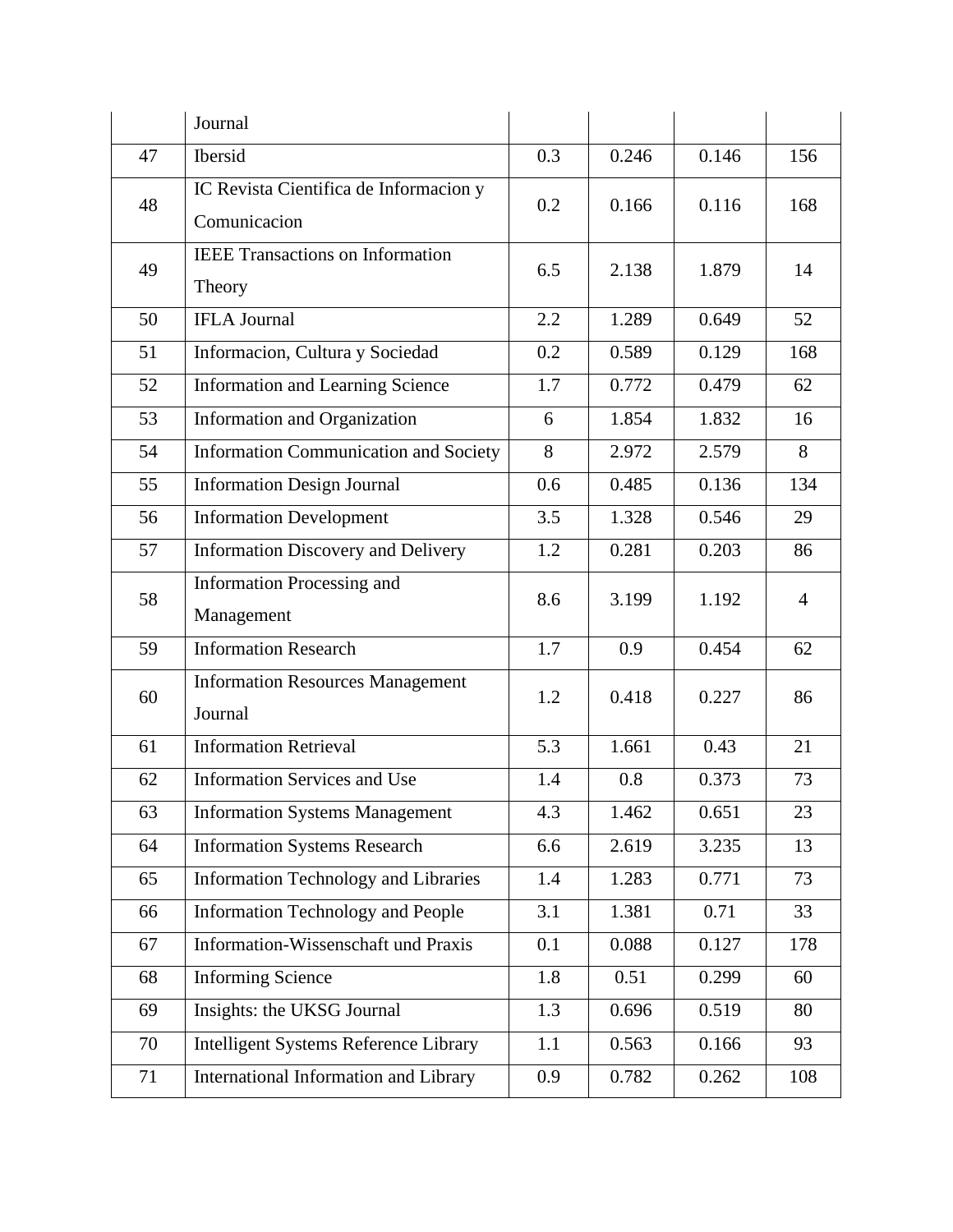|    | Review                                                                     |              |       |       |     |
|----|----------------------------------------------------------------------------|--------------|-------|-------|-----|
| 72 | International Journal of Data Mining and<br><b>Bioinformatics</b>          | 1.8          | 0.572 | 0.321 | 60  |
| 73 | International Journal of Geographical<br><b>Information Science</b>        | 6.9          | 1.983 | 1.218 | 11  |
| 74 | International Journal of Information<br>Management                         | 14.1         | 3.773 | 2.881 | 1   |
| 75 | International Journal of Information<br>Science and Management             | 0.6          | 0.235 | 0.166 | 134 |
| 76 | International Journal of Law and<br><b>Information Technology</b>          | 2.3          | 1.446 | 0.275 | 48  |
| 77 | International Journal of Metadata,<br>Semantics and Ontologies             | $\mathbf{1}$ | 0.508 | 0.183 | 100 |
| 78 | <b>International Journal of Multimedia</b><br><b>Information Retrieval</b> | 3.8          | 1.233 | 0.468 | 25  |
| 79 | International Journal on Digital<br>Libraries                              | 5.4          | 2.034 | 0.559 | 20  |
| 80 | <b>Internet Reference Services Quarterly</b>                               | 1.4          | 0.407 | 0.589 | 73  |
| 81 | Investigacion Bibliotecologica                                             | 0.7          | 0.422 | 0.211 | 120 |
| 82 | Issues in Science and Technology<br>Librarianship                          | 0.7          | 0.527 | 0.284 | 120 |
| 83 | JLIS.it                                                                    | 0.6          | 0.53  | 0.2   | 134 |
| 84 | Journal of Academic Librarianship                                          | 3            | 1.724 | 1.165 | 34  |
| 85 | <b>Journal of Access Services</b>                                          | 1.2          | 0.89  | 0.523 | 86  |
| 86 | Journal of Archival Organization                                           | 0.2          | 0.036 | 0.11  | 168 |
| 87 | Journal of Business and Finance<br>Librarianship                           | 1.1          | 0.611 | 0.335 | 93  |
| 88 | Journal of Chemical Information and<br>Modeling                            | 6.3          | 1.308 | 1.329 | 15  |
| 89 | <b>Journal of Cheminformatics</b>                                          | 7.8          | 1.541 | 1.43  | 10  |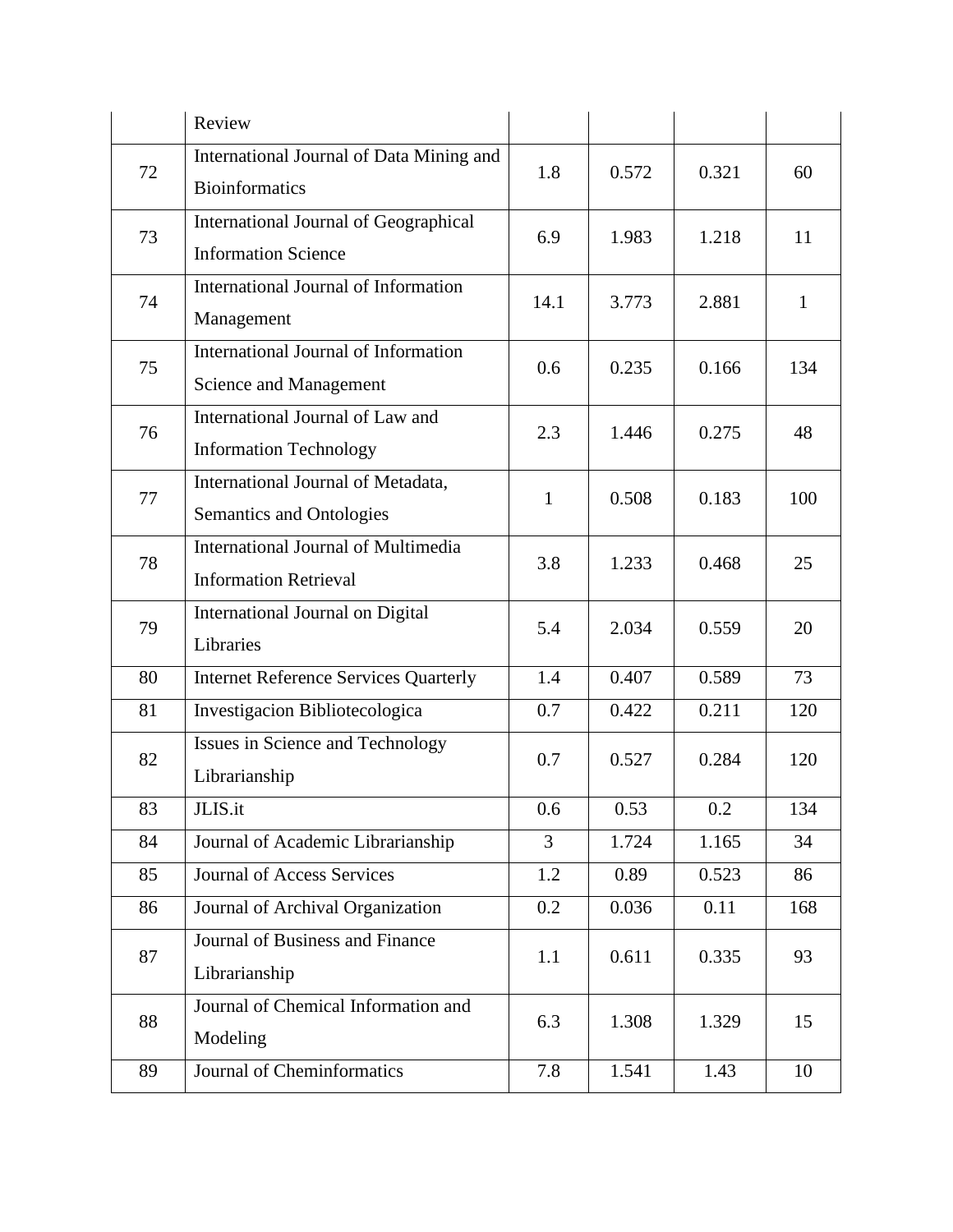| 90  | Journal of Classification                                                 | 2.6          | 1.287 | 0.879 | 38             |
|-----|---------------------------------------------------------------------------|--------------|-------|-------|----------------|
| 91  | Journal of Data and Information Science                                   | 1.7          | 0.622 | 0.565 | 62             |
| 92  | Journal of Documentation                                                  | 2.5          | 1.515 | 0.89  | 45             |
| 93  | Journal of Education for Library and<br><b>Information Science</b>        | 0.7          | 0.585 | 0.232 | 120            |
| 94  | Journal of Educational Media and<br><b>Library Sciences</b>               | 0.7          | 0.221 | 0.159 | 120            |
| 95  | Journal of Electronic Resources in<br><b>Medical Libraries</b>            | 0.6          | 0.251 | 0.148 | 134            |
| 96  | <b>Journal of Electronic Resources</b><br>Librarianship                   | 0.7          | 0.53  | 0.287 | 120            |
| 97  | Journal of Enterprise Information<br>Management                           | 5.8          | 1.956 | 0.797 | 17             |
| 98  | Journal of Health Communication                                           | 3.7          | 1.229 | 0.911 | 26             |
| 99  | Journal of Hospital Librarianship                                         | 0.4          | 0.133 | 0.166 | 149            |
| 100 | Journal of Information and<br><b>Organizational Sciences</b>              | 0.9          | 0.199 | 0.117 | 108            |
| 101 | Journal of Information Ethics                                             | 0.2          | 0.085 | 0.143 | 168            |
| 102 | Journal of Information Literacy                                           | 2.1          | 1.283 | 0.844 | 53             |
| 103 | Journal of Information Science                                            | 5            | 2.068 | 0.669 | 22             |
| 104 | Journal of Information Science and<br>Engineering                         | 1.4          | 0.421 | 0.183 | 73             |
| 105 | Journal of Information Science Theory<br>and Practice                     | 0.7          | 1.093 | 0.184 | 120            |
| 106 | Journal of Information Technology                                         | 9.8          | 2.809 | 1.841 | $\overline{3}$ |
| 107 | Journal of Information Technology<br><b>Teaching Cases</b>                | $\mathbf{1}$ | 0.278 | 0.138 | 100            |
| 108 | Journal of Informetrics                                                   | 8.4          | 2.146 | 2.079 | 5 <sup>5</sup> |
| 109 | Journal of Interlibrary Loan, Document<br>Delivery and Electronic Reserve | 0.3          | 0.124 | 0.102 | 156            |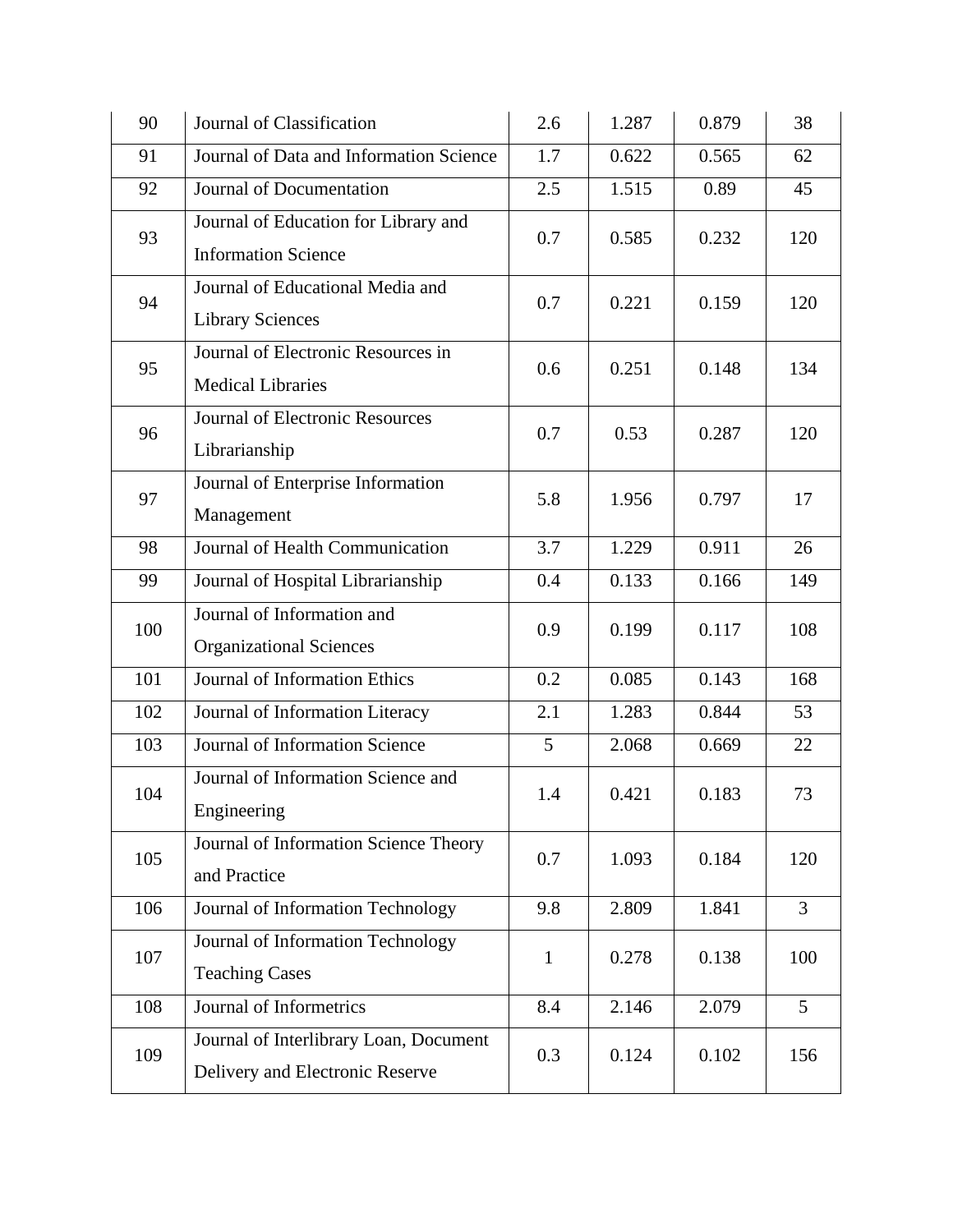| 110 | Journal of Librarianship and Information<br>Science                         | 2.6            | 1.674 | 0.711 | 38  |
|-----|-----------------------------------------------------------------------------|----------------|-------|-------|-----|
| 111 | Journal of Library Administration                                           | 1.5            | 1.097 | 0.701 | 71  |
| 112 | Journal of Library and Information<br>Services in Distance Learning         | 1.1            | 0.91  | 0.576 | 93  |
| 113 | Journal of Library Metadata                                                 | 0.9            | 0.423 | 0.186 | 108 |
| 114 | Journal of Map and Geography Libraries                                      | 1.3            | 0.775 | 0.3   | 80  |
| 115 | Journal of the Association for<br><b>Information Science and Technology</b> | 7.9            | 2.027 | 1.27  | 9   |
| 116 | Journal of the Australian Library and<br><b>Information Association</b>     | 0.8            | 0.358 | 0.233 | 115 |
| 117 | Journal of the Medical Library<br>Association: JMLA                         | 2.8            | 1.623 | 0.894 | 36  |
| 118 | Journal of Web Librarianship                                                | 1.7            | 0.963 | 0.694 | 62  |
| 119 | <b>Knowledge Cultures</b>                                                   | $\overline{2}$ | 0.618 | 0.221 | 55  |
| 120 | Knowledge Management Research and<br>Practice                               | 3.6            | 1.063 | 0.462 | 27  |
| 121 | Knowledge Organization                                                      | 1.7            | 0.898 | 0.393 | 62  |
| 122 | Language Documentation and<br>Conservation                                  | 1.3            | 1.04  | 0.203 | 80  |
| 123 | Language Resources and Evaluation                                           | 3.2            | 1.445 | 0.441 | 31  |
| 124 | Law Library Journal                                                         | 0.7            | 0.496 | 0.122 | 120 |
| 125 | <b>Legal Reference Services Quarterly</b>                                   | 0.1            | 0.177 | 0.101 | 178 |
| 126 | <b>LIBER Quarterly</b>                                                      | 1.6            | 0.974 | 0.475 | 69  |
| 127 | Library                                                                     | 0.3            | 0.221 | 0.112 | 156 |
| 128 | Library and Information Science<br>Research                                 | 3              | 1.755 | 0.992 | 34  |
| 129 | Library Hi Tech                                                             | 2.3            | 0.971 | 0.427 | 48  |
| 130 | Library Hi Tech News                                                        | 0.8            | 0.709 | 0.245 | 115 |
| 131 | Library Leadership and Management                                           | 0.6            | 0.341 | 0.264 | 134 |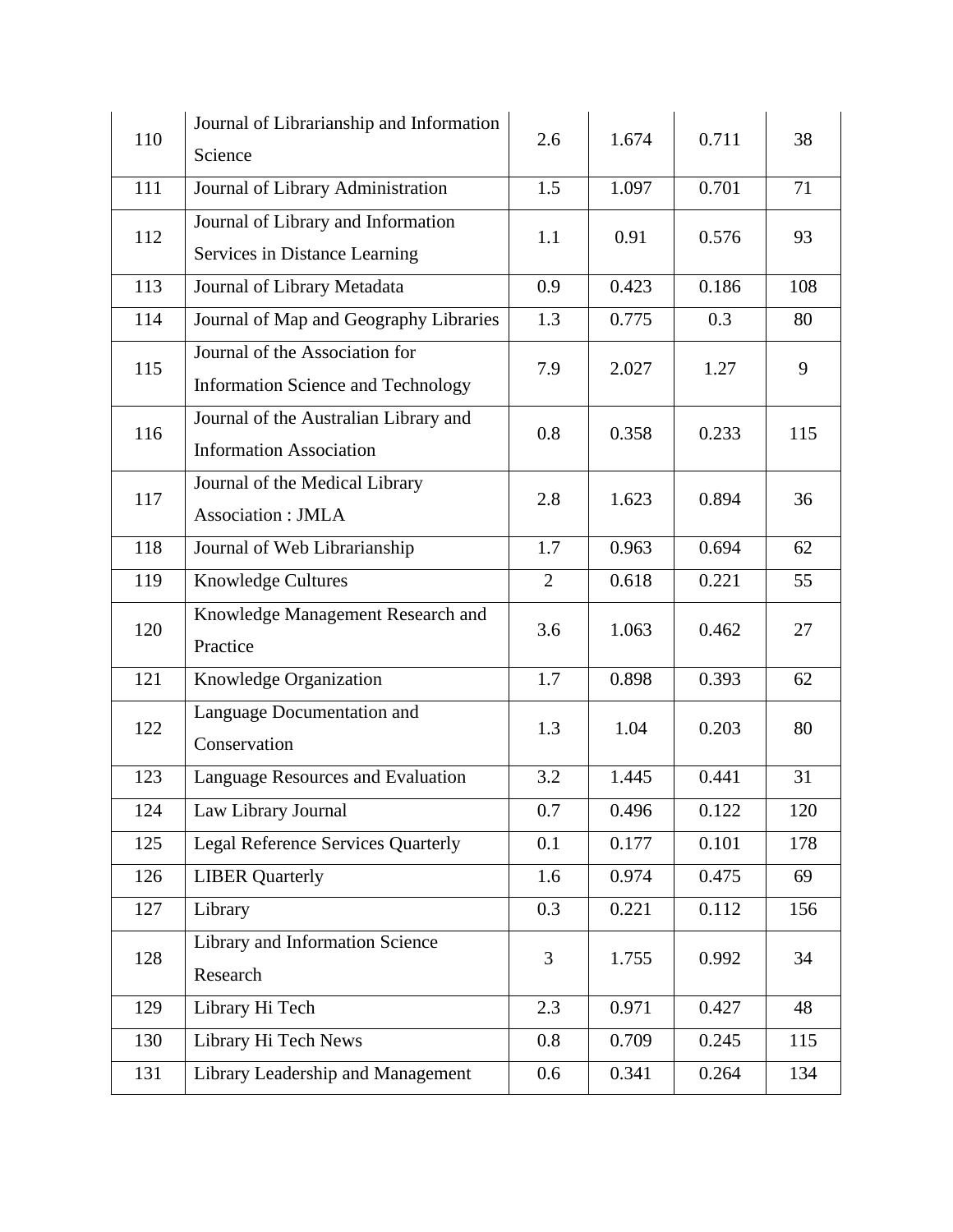| 132 | <b>Library Management</b>                                                       | 1.3 | 1.103            | 0.581 | 80  |
|-----|---------------------------------------------------------------------------------|-----|------------------|-------|-----|
| 133 | Library Philosophy and Practice                                                 | 0.3 | 1.399            | 0.22  | 156 |
| 134 | <b>Library Resources and Technical</b><br>Services                              | 1   | 1.208            | 0.706 | 100 |
| 135 | <b>Library Trends</b>                                                           | 1.1 | 1.091            | 0.493 | 93  |
| 136 | Libres                                                                          | 0.8 | 0.464            | 0.144 | 115 |
| 137 | Libri et Liberi                                                                 | 0.1 | 0.423            | 0.101 | 178 |
| 138 | Logos (Netherlands)                                                             | 0.4 | 0.152            | 0.106 | 149 |
| 139 | Malaysian Journal of Library and<br><b>Information Science</b>                  | 1.3 | 0.849            | 0.414 | 80  |
| 140 | Manuscripta Orientalia                                                          | 0.3 | $\boldsymbol{0}$ | 0.1   | 156 |
| 141 | Masaryk University Journal of Law and<br>Technology                             | 0.6 | 0.398            | 0.105 | 134 |
| 142 | <b>Medical Reference Services Quarterly</b>                                     | 1.6 | 1.149            | 0.5   | 69  |
| 143 | Methis                                                                          | 0.3 | 1.187            | 0.16  | 156 |
| 144 | Music Reference Services Quarterly                                              | 0.5 | 0.578            | 0.209 | 145 |
| 145 | New Review of Academic Librarianship                                            | 1.9 | 0.948            | 0.628 | 56  |
| 146 | Notes and Queries                                                               | 0.1 | 0.09             | 0.111 | 178 |
| 147 | <b>Online Information Review</b>                                                | 3.5 | 1.275            | 0.668 | 29  |
| 148 | Pakistan Journal of Information<br>Management and Libraries                     | 0.7 | 0.227            | 0.184 | 120 |
| 149 | Papers of the Bibliographical Society of<br>America                             | 0.4 | 0.256            | 0.1   | 149 |
| 150 | Performance Measurement and Metrics                                             | 1.5 | 0.671            | 0.43  | 71  |
| 151 | Perspectivas em Ciencia da Informacao                                           | 0.3 | 0.388            | 0.178 | 156 |
| 152 | Portal                                                                          | 2.3 | 1.459            | 1.06  | 48  |
| 153 | Preservation, Digital Technology and<br>Culture                                 | 0.6 | 0.494            | 0.185 | 134 |
| 154 | Proceedings of the Association for<br><b>Information Science and Technology</b> | 0.7 | 0.409            | 0.265 | 120 |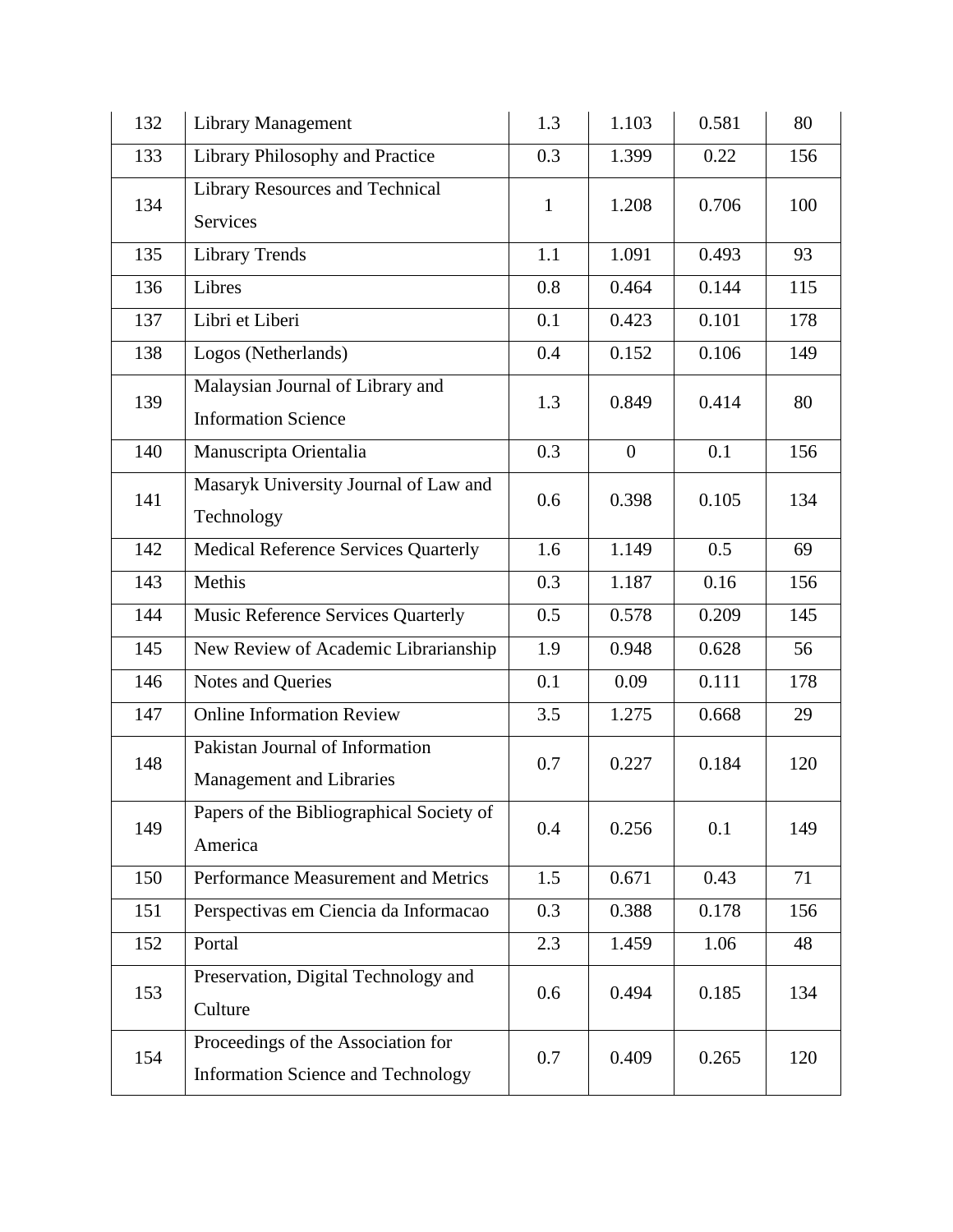| 155 | Profesional de la Informacion                            | 2.1     | 0.873          | 0.48  | 53  |
|-----|----------------------------------------------------------|---------|----------------|-------|-----|
| 156 | <b>Public Library Quarterly</b>                          | 0.9     | 0.763          | 0.43  | 108 |
| 157 | <b>Public Services Quarterly</b>                         | 0.6     | 0.322          | 0.296 | 134 |
| 158 | Quaerendo                                                | 0.1     | 0.317          | 0.109 | 178 |
| 159 | Records Management Journal                               | 2.6     | 1.267          | 0.527 | 38  |
| 160 | Reference and User Services Quarterly                    | 1.2     | 1.029          | 0.694 | 86  |
| 161 | Reference Librarian                                      | 1.4     | 0.668          | 0.804 | 73  |
| 162 | Reference Services Review                                | 1.9     | 0.911          | 0.814 | 56  |
| 163 | <b>Research Evaluation</b>                               | 5.6     | 1.739          | 1.792 | 18  |
| 164 | Revista Cubana de Informacion en<br>Ciencias de la Salud | 0.5     | 0.299          | 0.172 | 145 |
| 165 | Revista Espanola de Documentacion<br>Cientifica          | 1.7     | 1.215          | 0.497 | 62  |
| 166 | Revista General de Informacion y<br>Documentacion        | 0.4     | 0.559          | 0.221 | 149 |
| 167 | School Library Research                                  | 0.6     | 0.268          | 0.2   | 134 |
| 168 | Science and Technology Libraries                         | 1.1     | 0.55           | 0.257 | 93  |
| 169 | Scientific data                                          | 8.4     | 2.887          | 3.099 | 5   |
| 170 | Scientometrics                                           | 5.6     | 1.584          | 1.21  | 18  |
| 171 | Scire                                                    | 0.3     | 0.131          | 0.159 | 156 |
| 172 | <b>SCIRES-IT</b>                                         | 1.1     | 0.855          | 0.326 | 93  |
| 173 | Script and Print                                         | $0.2\,$ | 0.007          | 0.103 | 168 |
| 174 | Scriptorium                                              | 0.1     | $\overline{0}$ | 0.101 | 178 |
| 175 | Serials Librarian                                        | 0.7     | 0.639          | 0.454 | 120 |
| 176 | Serials Review                                           | 0.6     | 0.667          | 0.45  | 134 |
| 177 | Slavic and East European Information<br>Resources        | 0.2     | 0.422          | 0.115 | 168 |
| 178 | <b>Social Science Computer Review</b>                    | 6.7     | 2.108          | 1.42  | 12  |
| 179 | Social Science Information                               | 1.3     | 0.716          | 0.249 | 80  |
| 180 | <b>Technical Services Quarterly</b>                      | 0.3     | 0.54           | 0.191 | 156 |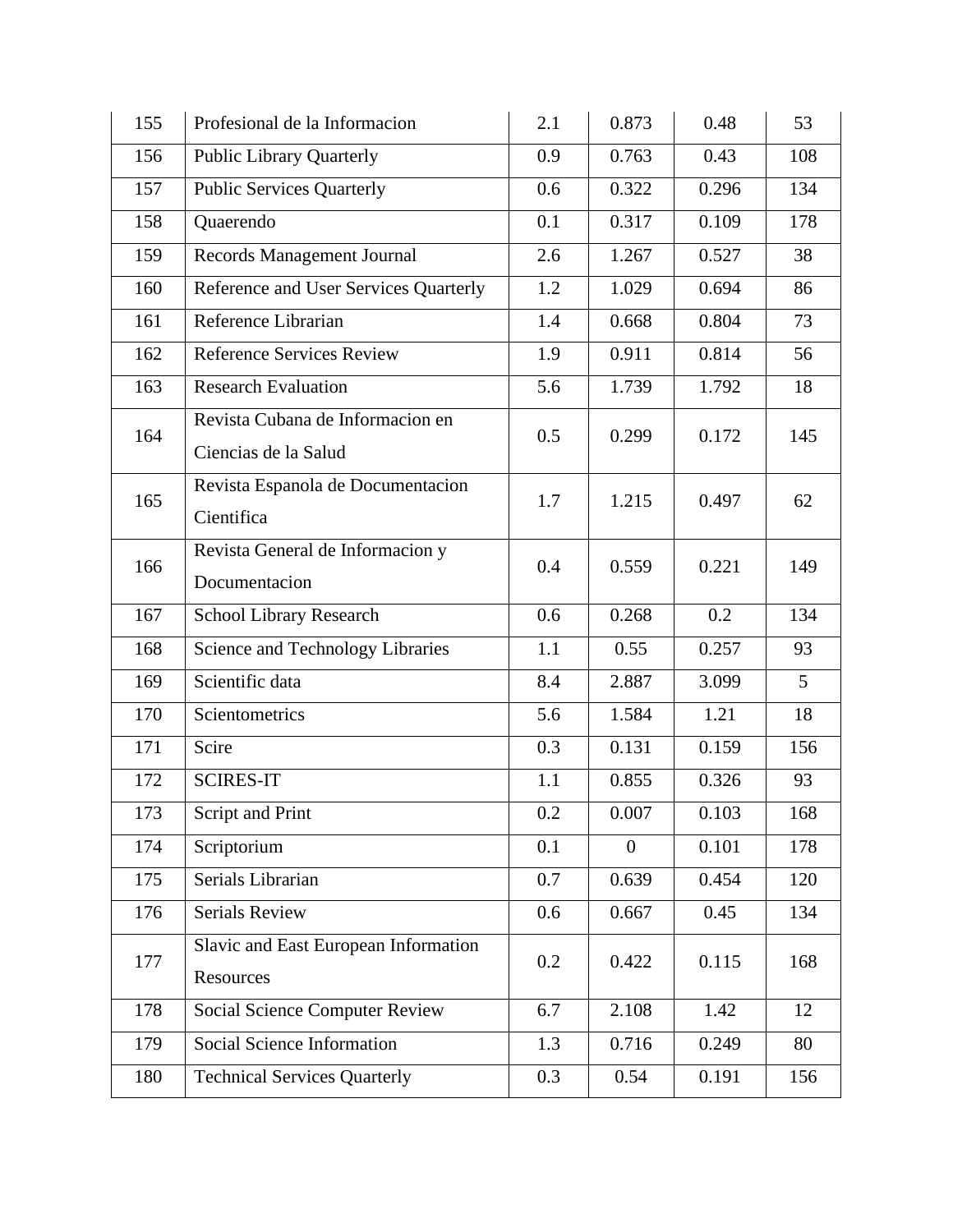| 181 | Terminology                                                            | 0.7 | 0.833          | 0.183 | 120 |
|-----|------------------------------------------------------------------------|-----|----------------|-------|-----|
| 182 | Transactions of the Cambridge<br><b>Bibliographical Society</b>        | 0.1 | $\overline{0}$ | 0.102 | 178 |
| 183 | Transinformacao                                                        | 0.7 | 0.706          | 0.196 | 120 |
| 184 | VINE Journal of Information and<br><b>Knowledge Management Systems</b> | 2.6 | 0.952          | 0.371 | 38  |
| 185 | VINE Journal of Information and<br>Knowledge Management Systems        | 2.6 | 0.952          | 0.371 | 38  |
| 186 | Webology                                                               | 0.9 | 0.757          | 0.178 | 108 |
| 187 | <b>World Patent Information</b>                                        | 1.7 | 0.672          | 0.331 | 62  |

Table 2 shows that 'International Journal of Information Management' journal has highest number of (14.1) cite score and ranked first and it is followed by 'Government Information Quarterly' journal with 10.3 cite score and placed second rank. The 'Journal of Information Technology' journal with 9.8 cite score and placed third rank. The 'Transactions of the Cambridge Bibliographical Society'' journal with 0.1 and placed last rank. It is further found that 'EContent' journal has not received any cite score.

#### **5.3 Web of Science indexed Library and Information Science Journals with Impact Factor**

Table 3 shows that Web of Science indexed Library and Information Science Journals with Impact Factor and journals ranked based on Impact Factor.

#### Table.3

| S. No | <b>Name of the Journal</b>                                     | <b>Impact Factor</b> | Rank |
|-------|----------------------------------------------------------------|----------------------|------|
|       | African Journal of Library Archives and Information<br>Science | 0.345                | 75   |
| 2     | Aslib Journal of Information Management                        | 1.702                | 37   |
| 3     | Canadian Journal of Information and Library Science            | 0.258                | 78   |
| 4     | College & Research Libraries                                   | 1.946                | 33   |

Web of Science indexed Library and Information Science Journals with Impact Factor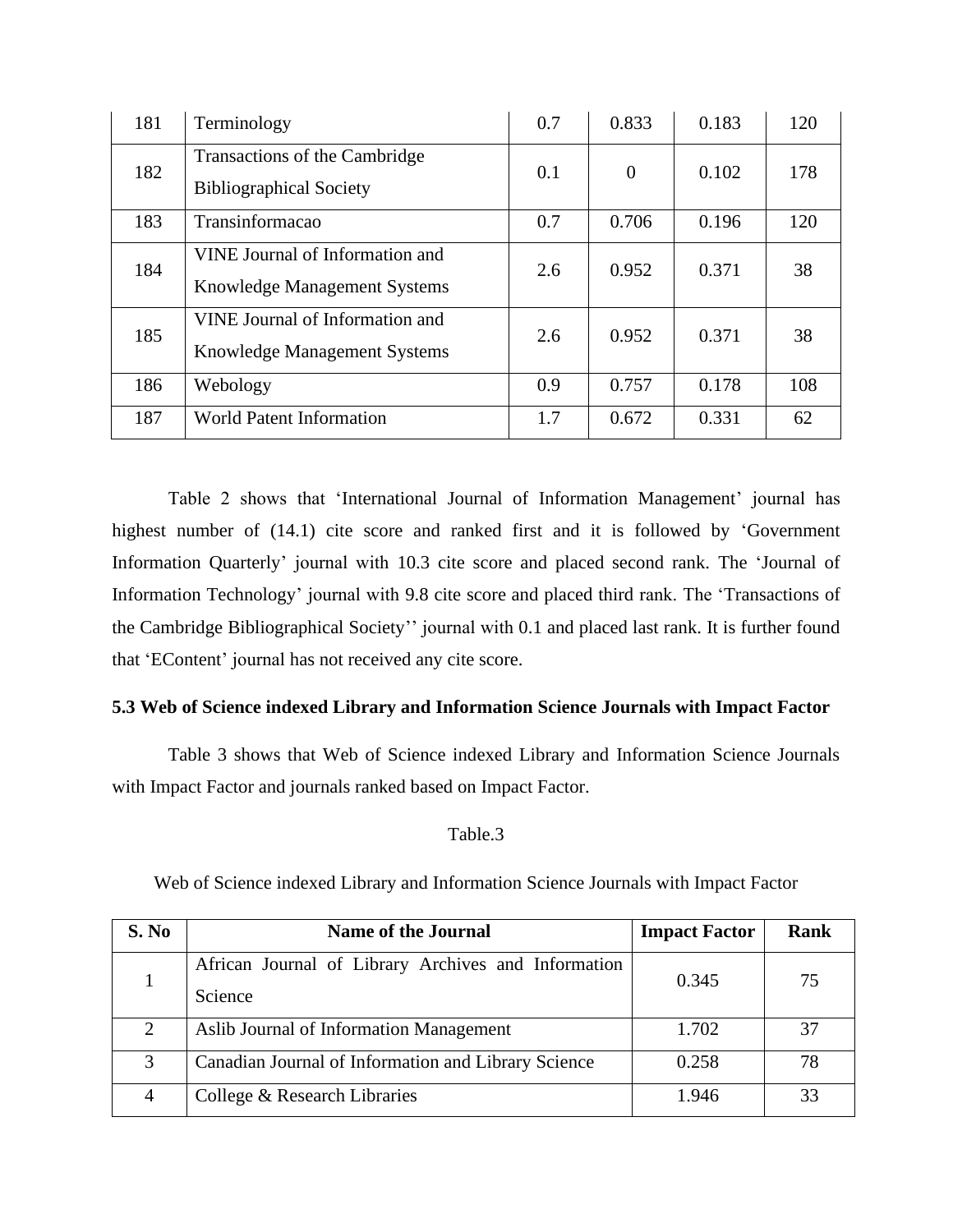| 5              | Data Base for Advances in Information Systems                                         | 1.103          | 53             |
|----------------|---------------------------------------------------------------------------------------|----------------|----------------|
| 6              | Data Technologies and Applications                                                    | $\overline{0}$ | 86             |
| $\overline{7}$ | Econtent                                                                              | 0.047          | 85             |
| 8              | Electronic Library                                                                    | 0.886          | 61             |
| 9              | Ethics and Information Technology                                                     | 2.34           | 25             |
| 10             | European Journal of Information Systems                                               | 2.603          | 22             |
| 11             | Government Information Quarterly                                                      | 4.311          | 5              |
| 12             | Health Information and Libraries Journal                                              | 1.179          | 52             |
| 13             | Informacao & Sociedade-Estudos                                                        | 0.173          | 81             |
| 14             | <b>Informacios Tarsadalom</b>                                                         | 0.222          | 79             |
| 15             | Information & Culture                                                                 | 0.302          | 77             |
| 16             | Information & Management                                                              | 4.12           | $\overline{7}$ |
| 17             | Information and Organization                                                          | 2.269          | 27             |
| 18             | <b>Information Development</b>                                                        | 1.265          | 45             |
| 19             | Information Processing & Management                                                   | 3.892          | 9              |
| 20             | Information<br>Research-An<br>International<br>Electronic<br>Journal                  | 0.799          | 63             |
| 21             | <b>Information Society</b>                                                            | 1.86           | 35             |
| 22             | <b>Information Systems Journal</b>                                                    | 3.286          | 13             |
| 23             | <b>Information Systems Research</b>                                                   | 2.457          | 23             |
| 24             | Information Technology & Management                                                   | 1.265          | 45             |
| 25             | Information Technology & People                                                       | 1.263          | 47             |
| 26             | <b>Information Technology and Libraries</b>                                           | 0.8            | 62             |
| 27             | <b>Information Technology for Development</b>                                         | 1.493          | 41             |
| 28             | International<br>of<br>Journal<br>Computer-Supported<br><b>Collaborative Learning</b> | 2.206          | 28             |
| 29             | Journal<br>Geographical<br>International<br>of<br>Information<br>Science              | 3.545          | 12             |
| 30             | <b>International Journal of Information Management</b>                                | 5.063          | $\mathbf{1}$   |
| 31             | Investigacion Bibliotecologica                                                        | 0.176          | 80             |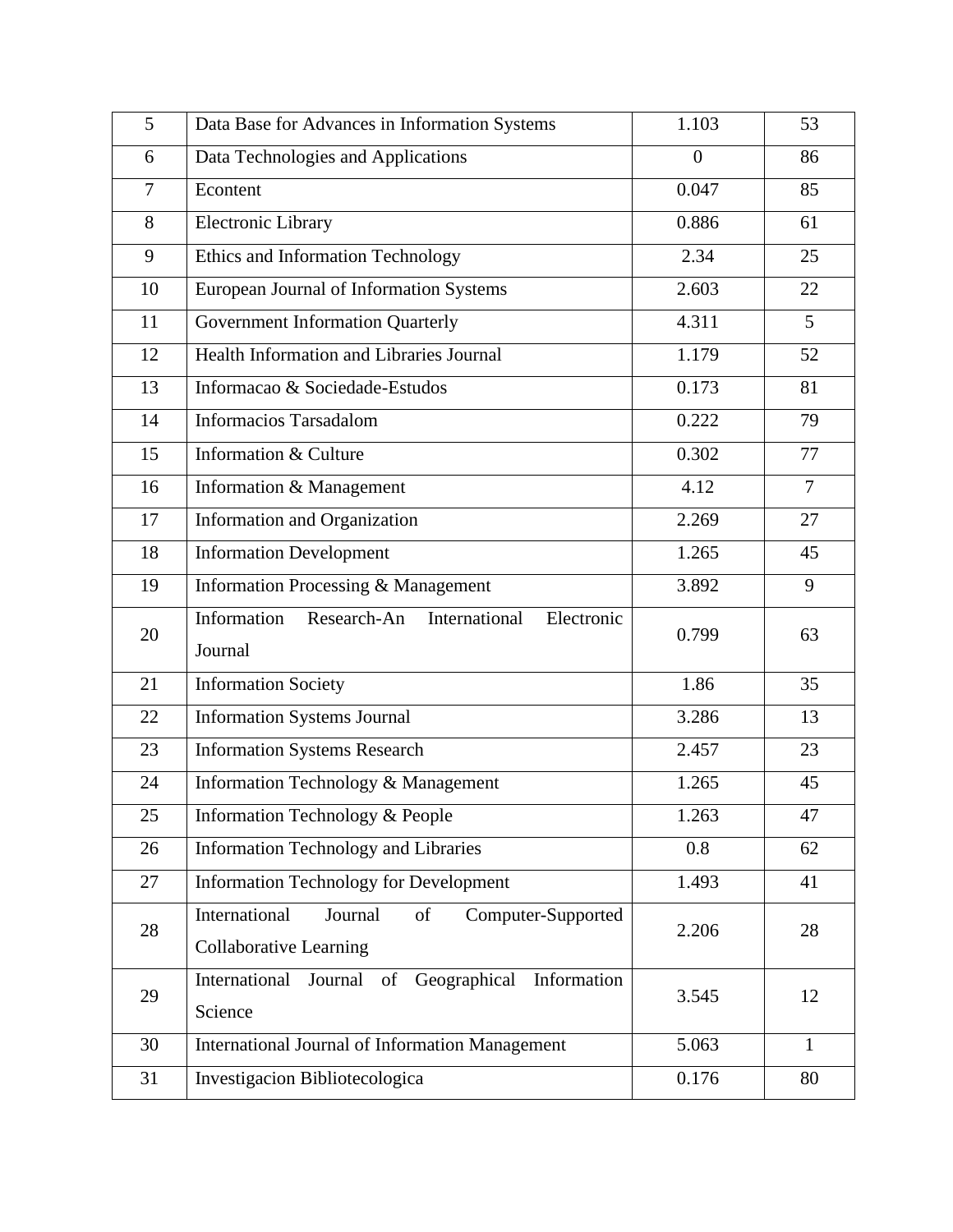| 32 | Journal of Academic Librarianship                                | 1.608          | 38             |
|----|------------------------------------------------------------------|----------------|----------------|
| 33 | Journal of cholarly Publishing                                   | 1.27           | 44             |
| 34 | Journal of Computer-Mediated Communication                       | 4.896          | $\overline{2}$ |
| 35 | Journal of Documentation                                         | 1.573          | 39             |
| 36 | Journal of Enterprise Information Management                     | 2.126          | 31             |
| 37 | Journal of Global Information Management                         | 1.098          | 54             |
| 38 | Journal of Global Information Technology Management              | 0.923          | 60             |
| 39 | Journal of Health Communication                                  | 1.773          | 36             |
| 40 | Journal of Information Science                                   | 2.327          | 26             |
| 41 | Journal of Information Technology                                | 3.125          | 14             |
| 42 | Journal of Informetrics                                          | 3.879          | 10             |
| 43 | Journal of Knowledge Management                                  | 4.604          | 3              |
| 44 | Journal of Librarianship and Information Science                 | 1.203          | 51             |
| 45 | Journal of Management Information Systems                        | 3.013          | 17             |
| 46 | Journal of Organizational and End User Computing                 | 1.093          | 55             |
| 47 | Journal of Strategic Information Systems                         | $\overline{4}$ | 8              |
| 48 | Journal<br>The<br>American<br>Medical<br>Informatics<br>of       | 4.292          | 6              |
|    | Association                                                      |                |                |
| 49 | Journal of the Association for Information Science And           | 2.738          | 21             |
|    | Technology                                                       |                |                |
| 50 | Journal of the Association for Information Systems               | 3.103          | 15             |
| 51 | Journal of the Australian Library and Information<br>Association | 0.348          | 74             |
| 52 | Journal of the Medical Library Association                       | 2.42           | 24             |
| 53 | Knowledge Management Research & Practice                         | 1.485          | 42             |
| 54 | Knowledge Organization                                           | 0.979          | 59             |
| 55 | Law Library Journal                                              | 0.151          | 82             |
| 56 | <b>Learned Publishing</b>                                        | 2.2            | 30             |
| 57 | Library & Information Science Research                           | 1.425          | 43             |
| 58 | Library and Information Science                                  | 0.056          | 84             |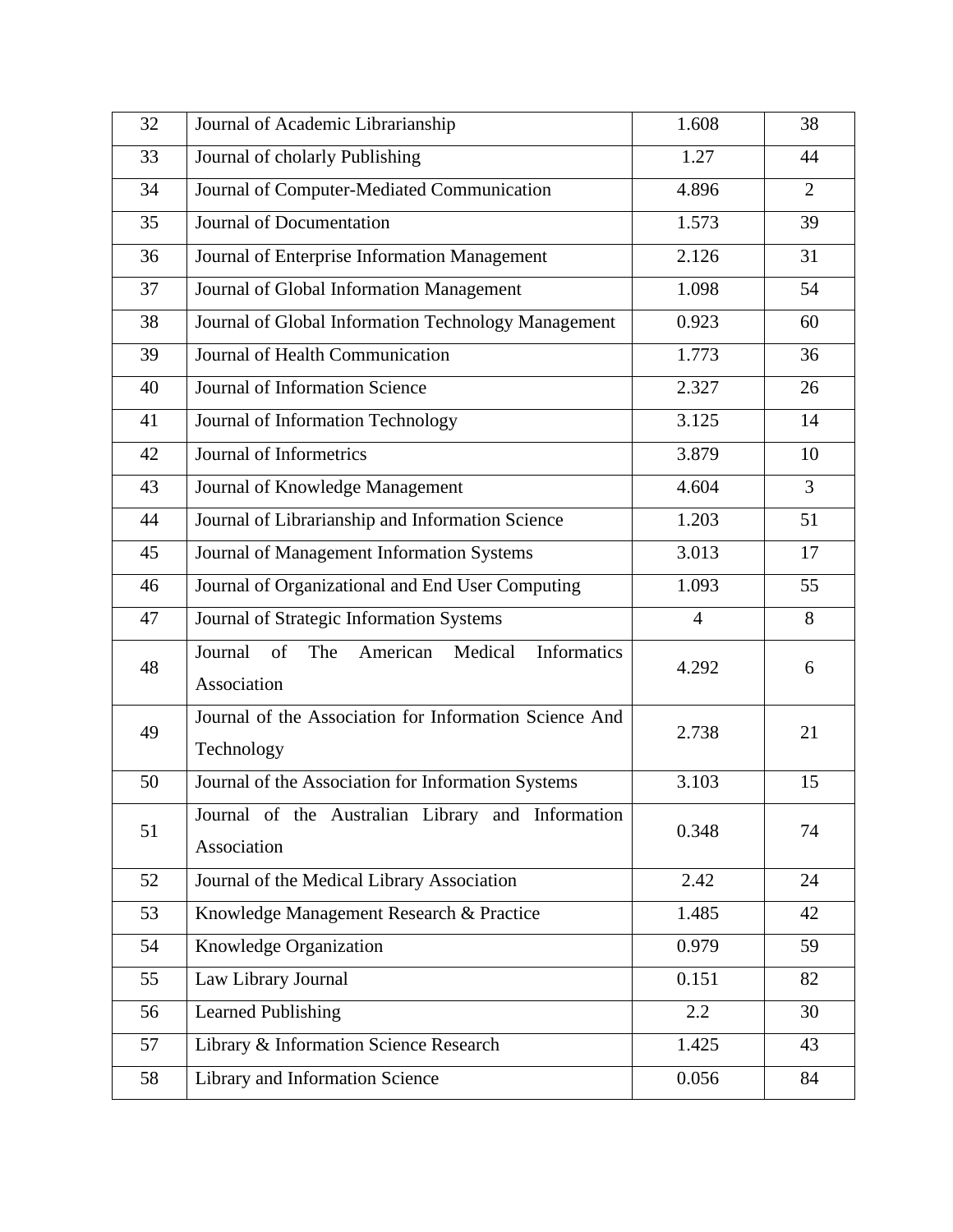| 59 | Library Collections Acquisitions & Technical Services                                      | 0.667          | 65             |
|----|--------------------------------------------------------------------------------------------|----------------|----------------|
| 60 | Library Hi Tech                                                                            | 1.256          | 48             |
| 61 | Library Journal                                                                            | 0.438          | 71             |
| 62 | <b>Library Quarterly</b>                                                                   | 1.24           | 50             |
| 63 | Library Resources & Technical Services                                                     | 0.459          | 69             |
| 64 | <b>Library Trends</b>                                                                      | 0.627          | 66             |
| 65 | Libri                                                                                      | 0.553          | 67             |
| 66 | Malaysian Journal of Library & Information Science                                         | $\mathbf{1}$   | 57             |
| 67 | Mis Quarterly                                                                              | 4.373          | $\overline{4}$ |
| 68 | Mis Quarterly Executive                                                                    | 2.206          | 28             |
| 69 | <b>Online Information Review</b>                                                           | 1.928          | 34             |
| 70 | Portal-Libraries and The Academy                                                           | 1.037          | 56             |
| 71 | Profesional De La Informacion                                                              | 1.505          | 40             |
| 72 | <b>Qualitative Health Research</b>                                                         | 3.03           | 16             |
| 73 | Reference & User Services Quarterly                                                        | 0.444          | 70             |
| 74 | <b>Reference Services Review</b>                                                           | 1.25           | 49             |
| 75 | <b>Research Evaluation</b>                                                                 | 2.875          | 19             |
| 76 | Restaurator-International Journal for the Preservation of<br>Library and Archival Material | 0.394          | 72             |
| 77 | Revista Espanola De Documentacion Científica                                               | 0.985          | 58             |
| 78 | Scientist                                                                                  | 0.493          | 68             |
| 79 | Scientometrics                                                                             | 2.77           | 20             |
| 80 | <b>Serials Review</b>                                                                      | 0.311          | 76             |
| 81 | <b>Social Science Computer Review</b>                                                      | 2.922          | 18             |
| 82 | Social Science Information Sur Les Sciences Sociales                                       | 0.763          | 64             |
| 83 | <b>Telecommunications Policy</b>                                                           | $\overline{2}$ | 32             |
| 84 | <b>Telematics And Informatics</b>                                                          | 3.714          | 11             |
| 85 | Transinformacao                                                                            | 0.373          | 73             |
| 86 | Zeitschrift Fur Bibliothekswesen Und Bibliographie                                         | 0.08           | 83             |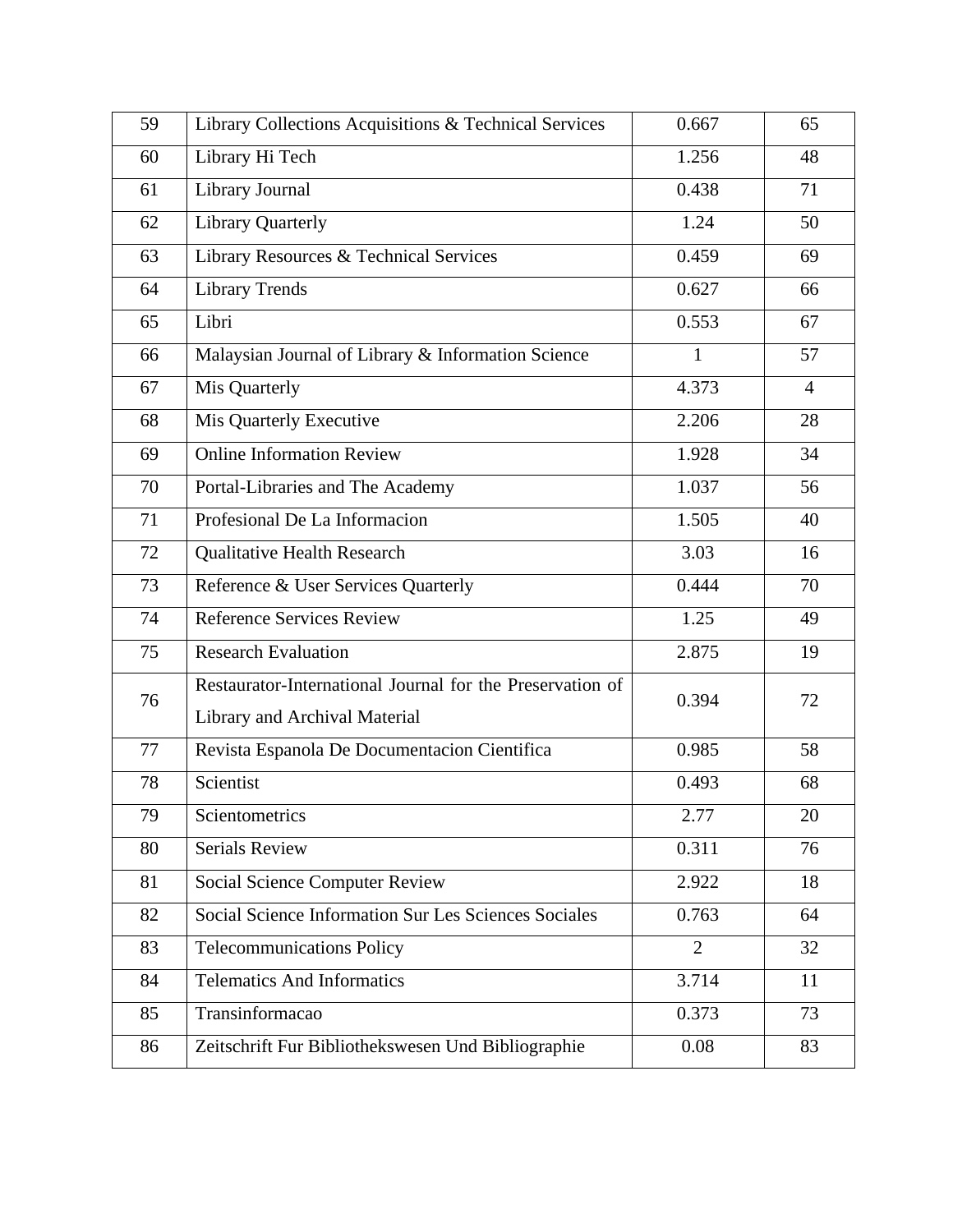Table 3 indicates that 'International Journal of Information Management' has highest (5.063) impact factor and placed first rank and it is followed by 'Journal of Computer-Mediated Communication' journal with 4.896 impact factor and placed second rank. The 'Information Processing & Management' and 'Journal of Informetrics' with 3.892, 3.879 and placed ninth and tenth ranks. It is further found that 'Econtent', 'Data Technologies and Applications' have got less impact factor.

#### **5.4 UGC-CARE recommended Library and Information Science journals**

#### Table.4

| S. No          | <b>Name of the Journal</b>                                                   | <b>Name of the Publisher</b>                                                             | <b>ISSN</b> |
|----------------|------------------------------------------------------------------------------|------------------------------------------------------------------------------------------|-------------|
| $\mathbf{1}$   | <b>Art Libraries Journal</b>                                                 | <b>Cambridge University Press</b>                                                        | 0307-4722   |
| $\overline{2}$ | Catholic Library World                                                       | <b>Catholic Library Association</b>                                                      | 0008-820X   |
| $\overline{3}$ | Citaliste: the Scientific Journal on<br>Theory and Practice of Librarianship | The City Library of Panevo<br>and Faculty of Philosophy of<br>the University of Novi Sad | 2217-5563   |
| $\overline{4}$ | College Libraries                                                            | West<br>Bengal<br>College<br><b>Librarians Association</b>                               | 0972-1975   |
| 5              | Georgia Library Quarterly                                                    | Georgia Library Association                                                              | 2157-0396   |
| 6              | International Journal of Information<br><b>Retrieval Research</b>            | <b>IGI Global</b>                                                                        | 2155-6377   |
| $\overline{7}$ | Journal of Indian Library Association                                        | <b>Indian Library Association</b>                                                        | 2277-5145   |
| 8              | Journal of Library and Information<br><b>Studies</b>                         | Department of Library and<br>Information Science, National<br>Taiwan University          | 1606-7509   |
| 9              | Canadian<br>of<br>Health<br>Journal<br>the<br><b>Libraries Association</b>   | Canadian Health<br>Libraries<br>Association                                              | 1708-6892   |
| 10             | Librarians<br>University<br>Journal<br>of<br>Association of Sri Lanka        | Librarians<br>University<br><b>Association of Sri Lanka</b>                              | 2579-2253   |

#### UGC-CARE recommended Library and Information Science journals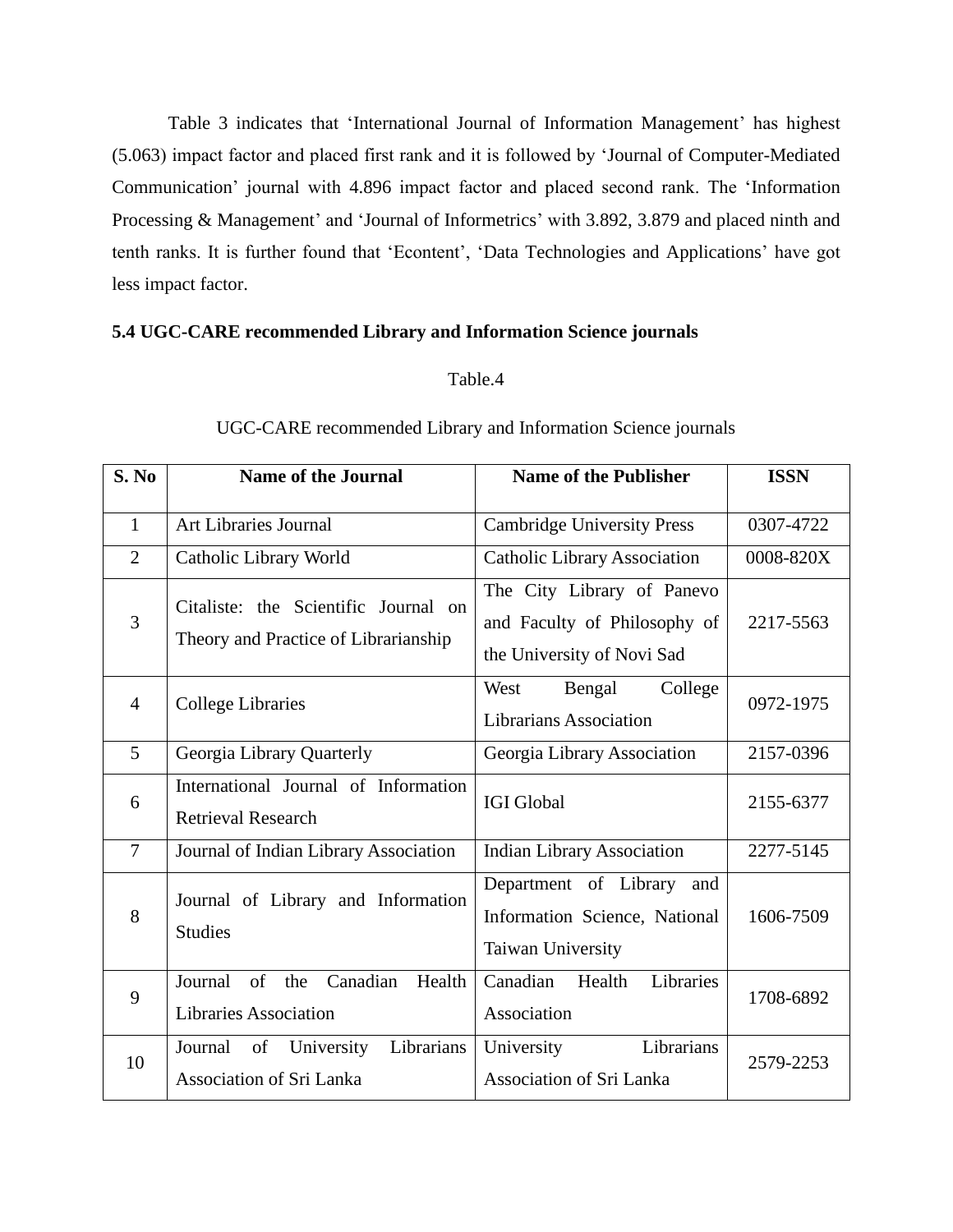| 11 | Knowledge Quest                                                             | <b>American Library Association</b>                                                                             | 1094-9046 |
|----|-----------------------------------------------------------------------------|-----------------------------------------------------------------------------------------------------------------|-----------|
| 12 | New Review of Children's Literature<br>and Librarianship                    | Taylor and Francis                                                                                              | 1361-4541 |
| 13 | <b>RBU</b><br>Journal<br>of<br>Library<br>and<br><b>Information Science</b> | Rabindra Bharati University                                                                                     | 0972-2750 |
| 14 | South African Journal of Information<br>Management                          | <b>AOSIS Publishing</b>                                                                                         | 2078-1865 |
| 15 | <b>IASLIC Bulletin</b>                                                      | Indian Association of Special<br>Libraries and Information<br>Centres                                           | 0018-8441 |
| 16 | <b>SRELS</b><br>Journal<br>Information<br>of<br>Management                  | <b>Informatics Publishing Limited</b><br>Sarada<br>and<br>Ranganathan<br>Endowment<br>for<br>Library<br>Science | 0972-2467 |
| 17 | Virginia Libraries                                                          | Virginia Libraries Association                                                                                  | 1086-9751 |
| 18 | World<br>Libraries:<br>Digital<br>An<br><b>International Journal</b>        | <b>Energy and Resources Institute</b>                                                                           | 0974-567X |
| 19 | Brahmavidya: The Adyar Library<br><b>Bulletin</b>                           | The Adyar library and<br><b>Research Centre</b>                                                                 | 0972-2106 |

Table.4 indicates that UGC- CARE has recommended Quality Library and Information Science Journals. The total number of 19 LIS journals has recommended in UGC-CARE which are indexed in UGC-CARE list. The table also shows the ISSN details to identify the Journals in a quick search.

#### **6. Conclusion**

University Grants Commission – Consortium of Academic and Research Ethics (UGC-CARE) has initiated to improve the quality of publications by faculty members and research scholars in higher education institutes in India. In turn this will help to get more academic scores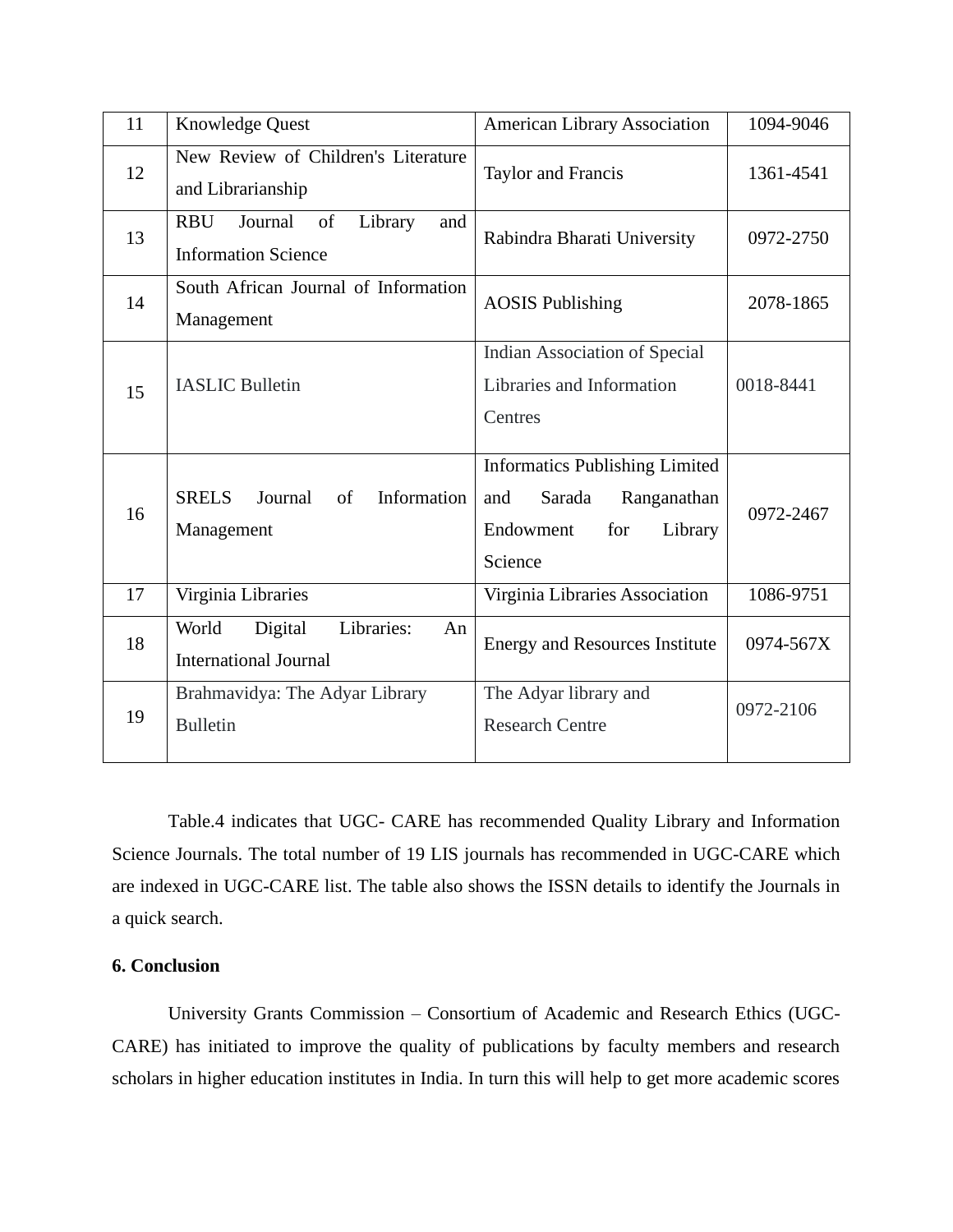(API) for their publications and also for the visibility in national and international level. It is recommended that more number of Library and Information Science journals to be included in Web of Science, Scopus and UGC-CARE recommended journals for the overall improvement of LIS contributions.

#### **References**

- 1. GUPTA (D K) and KUMAR (V). Indian e-journals in Library and Information Science: A study based on coverage in UGC approved list of Journals. *Annals of Library and Information Studies*. 65, 2018, p252-260. Retrieved from [http://nopr.niscair.res.in/bitstream/123456789/45727/1/ALIS%2065%284%29%20252-](http://nopr.niscair.res.in/bitstream/123456789/45727/1/ALIS%2065%284%29%20252-260.pdf) [260.pdf](http://nopr.niscair.res.in/bitstream/123456789/45727/1/ALIS%2065%284%29%20252-260.pdf)
- 2. GARG (K C), KUMAR (S) and SINGH (R K). Coverage and overlap of primary journals indexed Library, Information Science Technology Abstracts and Library and Information Science Abstracts. *Annals of Library and Information Studies*. 65, 2018, p261-267. Retrieved from the state of the state of the state of the state of the state of the state of the state of the state of the state of the state of the state of the state of the state of the state of the state of the state of [http://nopr.niscair.res.in/bitstream/123456789/45726/1/ALIS%2065%284%29%20261-](http://nopr.niscair.res.in/bitstream/123456789/45726/1/ALIS%2065%284%29%20261-267.pdf) [267.pdf](http://nopr.niscair.res.in/bitstream/123456789/45726/1/ALIS%2065%284%29%20261-267.pdf)
- 3. JEYAPRAGASH (B), MUTHURAJ (A) and RAJKUMAR (T). An Analysis of UGC Approved Library and Information Science Journals. *International Research: Journal of Library & Information Science.* 7,4; 2017, p626-640. Retrieved from [http://irjlis.com/wp](http://irjlis.com/wp-content/uploads/2018/01/4-IR449-74.pdf)[content/uploads/2018/01/4-IR449-74.pdf](http://irjlis.com/wp-content/uploads/2018/01/4-IR449-74.pdf)
- 4. GUPTA (D K), KUMAR (V) and KABRA (N). Library and Information Science journals on the UGC API list: A Study. *Annals of Library and Information Studies*. 64, 2017, p76- 92. Retrieved from [http://nopr.niscair.res.in/bitstream/123456789/41525/3/ALIS%2064%281%29%2076-](http://nopr.niscair.res.in/bitstream/123456789/41525/3/ALIS%2064%281%29%2076-92.pdf) [92.pdf](http://nopr.niscair.res.in/bitstream/123456789/41525/3/ALIS%2064%281%29%2076-92.pdf)
- 5. SAHOO (J), BIRTIA (T) and MOHANTY (B). Open access journals in library and information science: A study on DOAJ. *International Journal of Information Dissemination and Technology*. 7,2; 2017, p116-119.